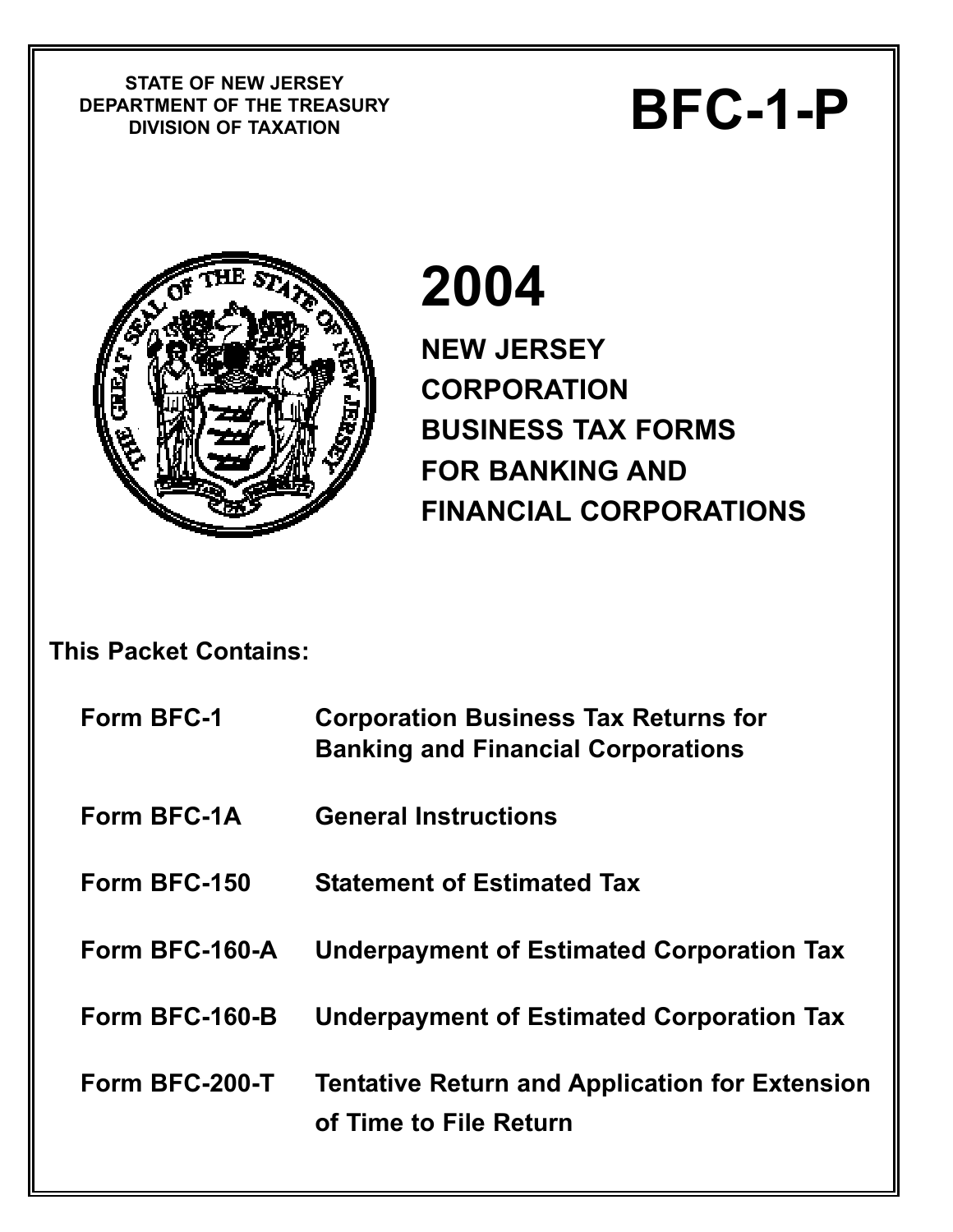#### **BFC-1 - TABLE OF CONTENTS**

| <b>Subject / Instruction Number</b>                                          | Page           |
|------------------------------------------------------------------------------|----------------|
|                                                                              | 2              |
|                                                                              | -1             |
|                                                                              |                |
|                                                                              | - 4            |
|                                                                              | 13             |
|                                                                              | -7             |
|                                                                              | 2, 3           |
|                                                                              | -12            |
|                                                                              | 7              |
|                                                                              | 9              |
|                                                                              | 9              |
|                                                                              | 1              |
|                                                                              |                |
|                                                                              | 1              |
|                                                                              | 12             |
|                                                                              | 2              |
|                                                                              | 3              |
|                                                                              | 4              |
|                                                                              | 6              |
|                                                                              | 14             |
|                                                                              | 12             |
|                                                                              |                |
|                                                                              | 5, 6           |
|                                                                              | 2              |
|                                                                              | 4              |
|                                                                              | 1              |
|                                                                              | 8              |
|                                                                              | 8              |
|                                                                              | 6              |
|                                                                              | 12             |
|                                                                              | 8              |
|                                                                              | 1              |
|                                                                              |                |
| Personal Liability of Officers and Directors in Dissolution or Liquidation 6 | 1              |
|                                                                              | 8, 9           |
|                                                                              | 6              |
| Riders 10                                                                    | 2              |
|                                                                              |                |
|                                                                              | 3              |
|                                                                              | 8              |
|                                                                              | 4              |
|                                                                              |                |
|                                                                              | $\overline{2}$ |
|                                                                              | 6              |
|                                                                              | 12             |
|                                                                              |                |
|                                                                              | 12             |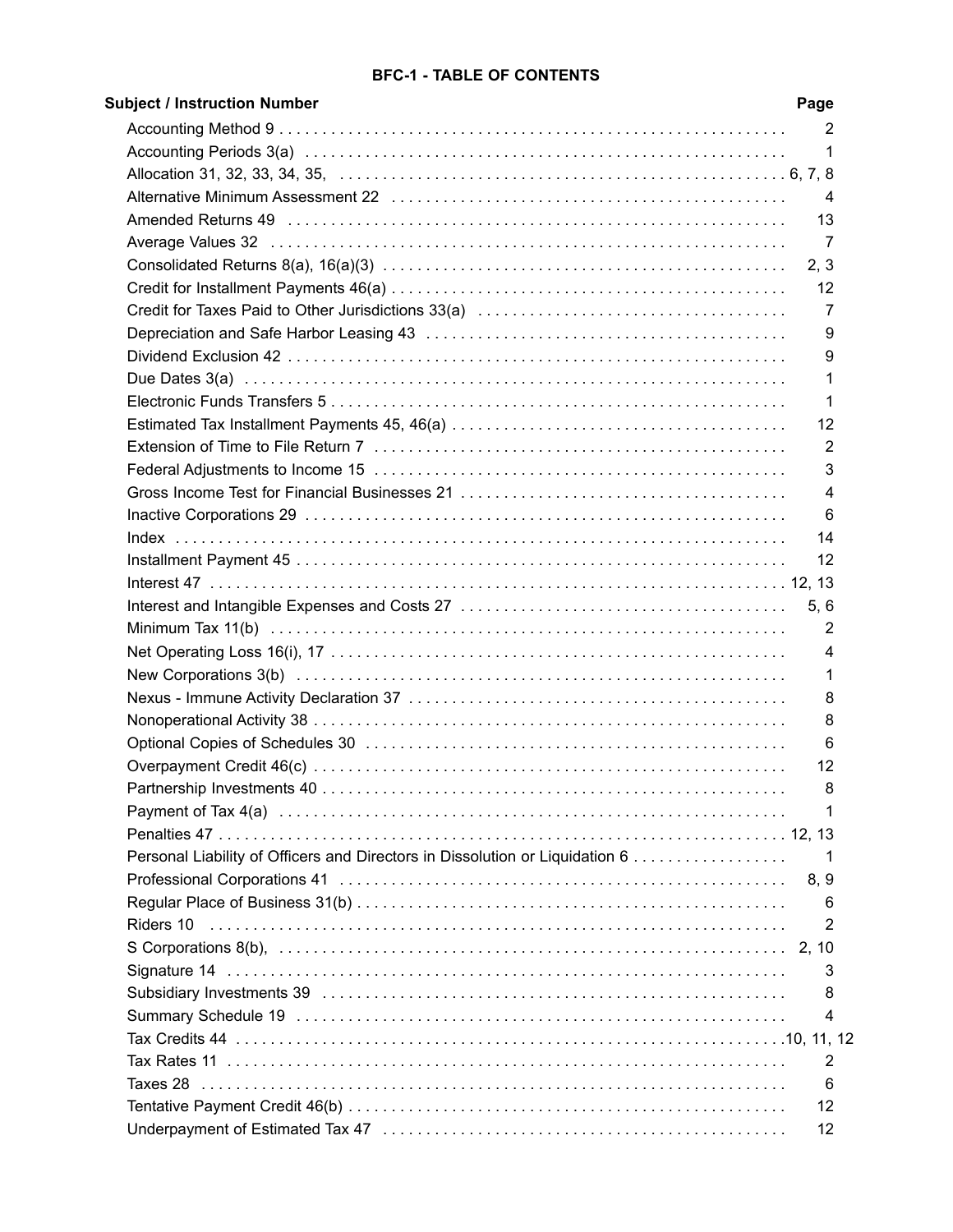#### **A MESSAGE TO THE TAXPAYER**

The 2004 New Jersey Corporation Business Tax Return, Form BFC-1, and instructions are included in this packet. As indicated on the top of page 1 of the tax form, this packet should be used only for accounting periods ending on or after July 31, 2004 through June 30, 2005. Please note that Federal S Corporations that have not elected NJ S Corporation status must complete Schedule A in full. It is no longer acceptable to submit federal form 1120S in lieu of completing lines 1 through 27.

Significant changes in the Corporation Business Tax Act have been recently enacted. These changes include:

- A limited net operating loss deduction is allowed for privilege periods beginning during calendar years 2004 and 2005. For these periods, the deduction is limited to an amount that would reduce the entire net income by up to 50%.
- For property placed in service on and after January 1, 2004, the law decouples the federal ceiling allowable under IRC Section 179 from the amount permitted to be deducted as an expense for New Jersey Corporation Business Tax purposes. The amount that may be deducted is limited to the amount allowed under the Internal Revenue Code that was in effect on December 31, 2002. This amount is \$25,000.
- With regard to federal bonus depreciation, the law clarifies that property placed in service after September 10, 2001 will not receive the bonus depreciation.

Schedule A-3, the Summary of Tax Credits schedule, was revised to include the Remediation Tax Credit which is computed on Form 314 and the AMA Tax Credit which is computed on Form 315. Details regarding these two credits can be found in the instructions for this tax return and on the individual tax credit computation forms.

Also, Key Corporations are no longer required to file Form 401-T along with their request for extension, Form CBT-200-T. Form 401-T was previously filed electronically by Key Corporations who remitted the AMA threshold amount for an affiliated group with their extension request.

The Annual Report filing requirements have not changed for Financial Businesses filing the BFC-1 return. Their Annual Report and the related payment must be filed directly with the Business Support Services Bureau in the Division of Revenue. However, Banking Corporations, defined in NJSA 54:10A-36 filing the BFC-1 return, **are not** required to file the Annual Report since they are regulated by the Department of Banking and Insurance. General questions regarding the Annual Report filing requirements may be directed to (609) 292-5300.

As a reminder, the Division continues to gather information from the Corporation Business Tax Returns in order to provide statistics to the Study Commission created by the Business Tax Reform Act, P.L. 2002, Chapter 40. All taxpayers are requested to complete the schedules on the state forms rather than attaching separate schedules.

If you need additional information or assistance in completing this return, please call the Special Audit Section at (609) 292-7193 for Banking Corporations or (609) 984-2918 for Financial Corporations or write to the Division of Taxation, Special Audit Section, PO Box 271, Trenton, NJ 08695-0271.

> Robert K. Thompson **Director**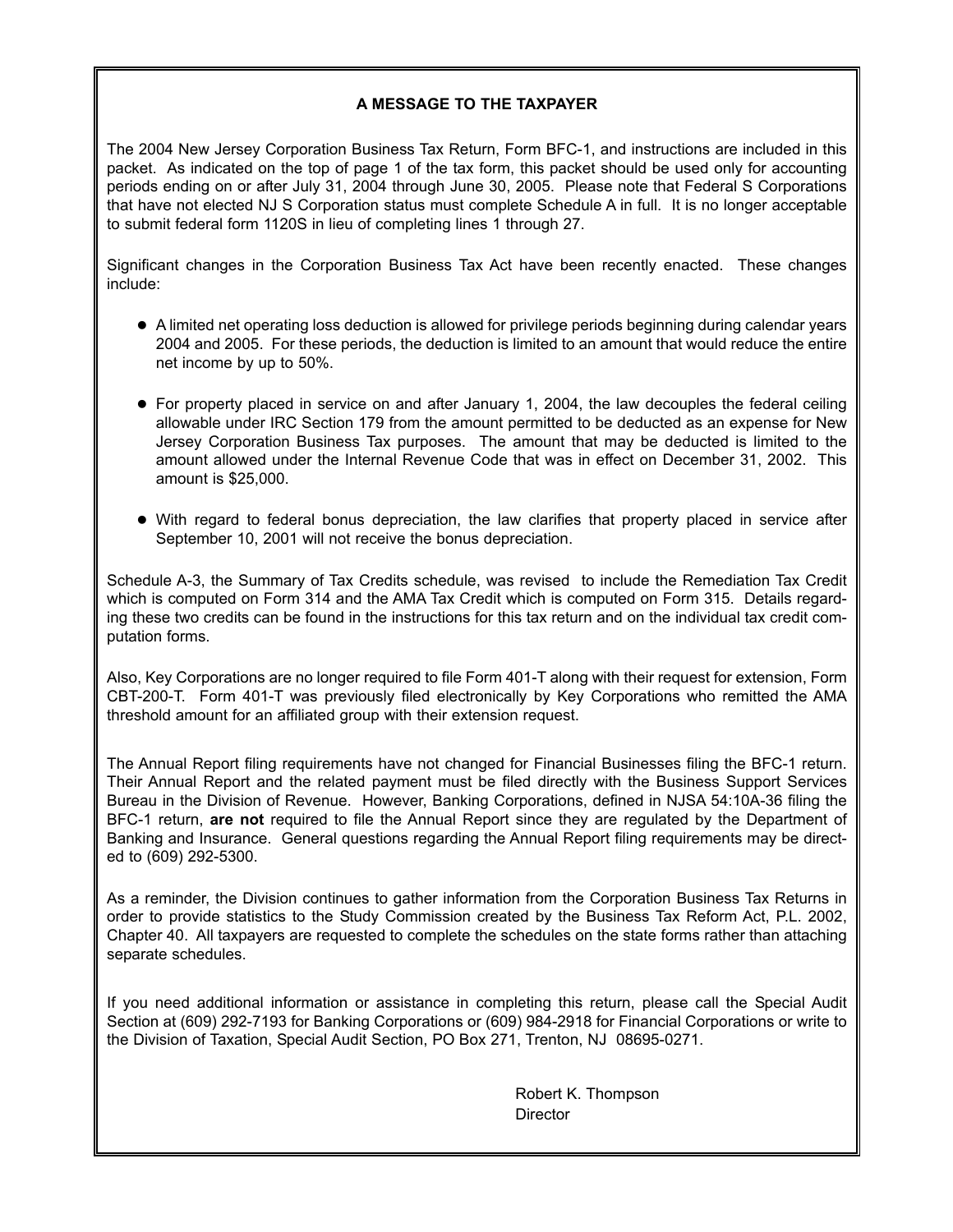**BFC-1-A** (8-04)

### **State of New Jersey**

#### **DIVISION OF TAXATION - CORPORATION TAX**

**INSTRUCTIONS FOR BANKING AND FINANCIAL BUSINESS TAX RETURN**

(Form - BFC-1)

*NOTE:* These instructions are applicable only to taxpayers filing on form BFC-1.

- **1.** Please read all instructions carefully before executing returns.
	- (a) Statutory references are to New Jersey Statutes Annotated and indicate, unless otherwise designated, the section of the Corporation Business Tax Act, as amended and supplemented, on which the instruction is based. For information, forms, etc., address all requests to the Division of Taxation, PO Box 271, Trenton, New Jersey 08695-0271.
	- (b) Every taxpayer must insert its **FEDERAL EMPLOYER IDENTIFICATION NUMBER** on page 1 of the return.
	- (c) Provide the remaining information requested on the top portion of the return. The principal business activity code should be taken from the taxpayer's Federal tax return. Be sure to provide the location of the corporate books as well as a contact person and telephone number.
- **2.** All schedules and questions, unless permission to omit or substitute for same is indicated on the return form, must be answered. If the answer to any item is "No" or "None", write "No or None". Do not merely leave the item blank. **Failure to observe this rule will render the return incomplete and the same will not be considered filed until such information has been submitted.**
- **3. (a) Schedule of Due Dates for Financial Corporations Only.**

| If accounting<br>period ends on  | July 31 | August 31 | Sept. 30 | Oct. 31   | Nov. 30       | Dec. 31  |
|----------------------------------|---------|-----------|----------|-----------|---------------|----------|
| Due Date for<br>filing is:       | Nov. 15 | Dec. 15   | Jan. 15  | Feb. 15   | March 15      | April 15 |
| If accounting<br>period ends on: | Jan. 31 | Feb. 28   | March 31 | April 30  | <b>May 31</b> | June 30  |
| Due date for<br>filing is:       | May 15  | June 15   | July 15  | August 15 | Sept. 15      | Oct. 15  |

#### **BANKING CORPORATIONS MUST REPORT ON A CALENDAR YEAR BASIS - N.J.S.A. 54:10A-34.**

Unless otherwise indicated, calendar or fiscal accounting or base year shall mean the same calendar, fiscal, or other accounting period upon which the taxpayer is required to report to the United States Treasury Department for Federal Income Tax purposes. All fiscal or accounting periods must end on the last day of the month, unless specific written authority is granted to taxpayer by the Federal Internal Revenue Service to use any other period-ending date. For taxpayers using a 52-53 week accounting year for Federal Income Tax purposes, see N.J.A.C. 18:7-2.3.

- (b) NEW CORPORATIONS:
	- (1) Every New Jersey Banking or Financial Corporation acquires a taxable status under the New Jersey Corporation Business Tax Act beginning on the date of its incorporation, regardless of whether it had assets or conducted any business activities. A tax return must be filed for each fiscal period, or part thereof beginning on

the date of incorporation in New Jersey and no return may cover a period exceeding twelve (12) months, even by a day. The appropriate due dates will be found in the schedule of due dates shown in paragraph (a) above.

A newly chartered banking corporation or a newly authorized foreign financial corporation which did not commence doing business in New Jersey during the period covered by its first return, must file form CBT-100 as a regular corporation. All others must file returns on Form BFC-1.

- (2) Every corporation that elects to be a New Jersey S Corporation must file a "New Jersey S Corporation or New Jersey QSSS Election" (Form CBT-2553) within one calendar month subsequent to the Federal S Corporation filing requirement.
- (3) Every corporation which incorporates, qualifies or otherwise acquires a taxable status in New Jersey and which has adopted a fiscal year other than December 31, shall advise the Division of Taxation promptly of the date of such accounting period. If no such advice is received on or before April 15, 2005 the taxpayer will be deemed "delinquent" if no return is filed on or before April 15, 2005.
- **4.** (a) **PAYMENT OF TAX**: **Make remittance payable to "State of New Jersey - BFC" and forward with return to Division of Taxation - BFC, Revenue Processing Center, PO Box 247, Trenton, NJ 08646-0247. MAKE OUT A SEPARATE REMITTANCE FOR EACH RETURN. Do not remit the tax for two or more returns in one check.**
	- (b) All corporations are required to make installment payments of estimated tax. Generally, these payments are remitted with the form BFC-150. Refer to instruction 45 for further information.
- **5. ELECTRONIC FUNDS TRANSFERS:** The Division of Revenue has established procedures to allow the remittance of tax payments through Electronic Funds Transfer (EFT). Taxpayers with a prior year's liability of \$10,000 or more in any one tax are required to remit all tax payments using EFT. If you have any questions concerning the EFT program, call (609) 984-9830 or write to N.J. Division of Revenue, EFT Section, PO Box 191, Trenton, NJ 08646-0191.
- **6. PERSONAL LIABILITY OF OFFICERS AND DIRECTORS:** Any officer or director of any corporation who shall distribute or cause to be distributed any assets in dissolution or liquidation to the stockholders without having first paid all corporation franchise taxes, fees, penalties and interest imposed upon said corporation, in accordance with N.J.S.A. 14A:6-12, N.J.S.A. 54:50-18 and other applicable provisions of law, shall be personally liable for said unpaid taxes, fees, penalties and interest. Compliance with N.J.S.A. 54:50-13 is also required in the case of certain mergers, consolidations and dissolutions.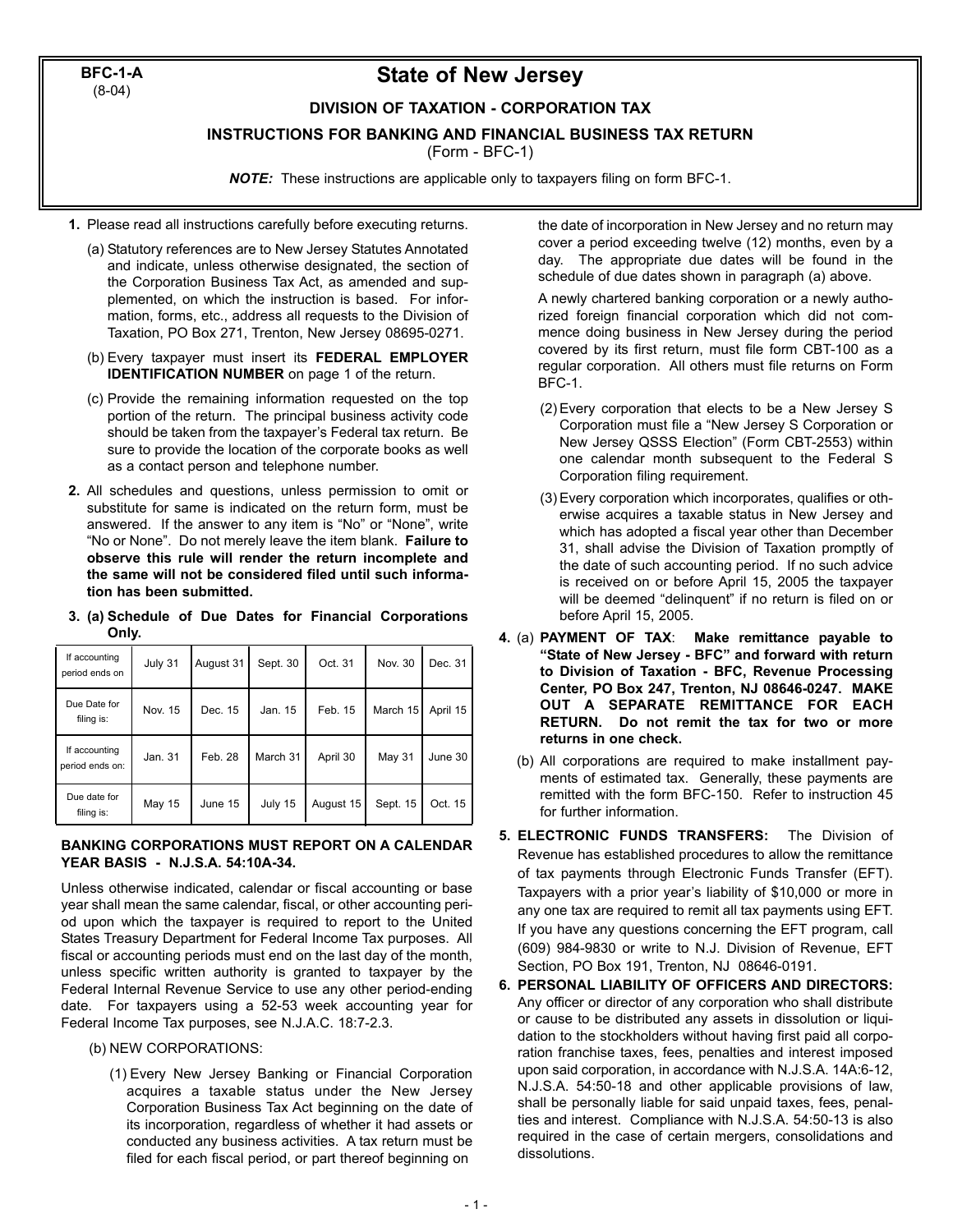#### **7. EXTENSION OF TIME TO FILE RETURN/INSTRUCTIONS FOR FORM BFC-200-T:**

(a) AUTOMATIC EXTENSION: Where a tentative return, Form BFC-200-T, and tax payment are timely and properly filed, it is the policy of the Division of Taxation to grant an extension of no more than five (5) months for filing the BFC-1.

The return must include the computation of tax liabilities on lines 1 and 2, the Key Corporation AMA and Throw Out payments on line 3 and line 4 and the Tentative Professional Fees on lines 5 and 6 and must be submitted with payment of the total amount due as reflected on line 9. The tentative return must be postmarked on or before the original due date of the tax return.

- (b) Request for extension of time for filing a return must be signed by an officer of the corporation, an accountant authorized to prepare this return, or any duly authorized agent of the taxpayer. Tax preparers who fail to sign the return and provide their assigned tax identification number shall be liable for a \$25 penalty for each failure. If the tax preparer is not self-employed, the name of the tax preparer's employer and the employer's tax identification number should also be provided.
- (c) Where a request for extension is duly made, it will be granted by the Division. Approved extensions will not be confirmed in writing.
- (d) MINIMUM TAX: see instruction 11(b).
- (e) INSTALLMENT PAYMENT: Any taxpayer with a tax liability of \$500 on line 1, may make a payment of 50% of line 1 in lieu of making the installment payments otherwise required. Taxpayers that report a tax liability greater than \$500 on line 1 should not make an entry on line 2 and are required to make installment payments as indicated in instruction 45. Any taxpayer with Professional Corporation Fee liabilities at line 5 must pay an installment payment of 50% of line 5.

#### (f) **PENALTIES AND INTEREST**

(1) Interest - The annual interest rate is 3% above the average predominant prime rate. Interest is imposed each month or fraction thereof on the unpaid balance of tax from the original due date to the date of payment. At the end of each calendar year, any tax, penalties and interest remaining due will become part of the balance on which interest will be charged. The interest rates assessed by the Division of Taxation are published in the quarterly issues of the *New Jersey State Tax News*. See "Tax Forms and Information" on page 14 for information on obtaining copies of the newsletter.

**NOTE:** The average predominant prime rate is the rate as determined by the Board of Governors of the Federal Reserve System, quoted by commercial banks to large businesses on December 1st of the calendar year immediately preceding the calendar year in which payment was due or as redetermined by the Director in accordance with N.J.S.A. 54:48-2.

(2) Insufficiency Penalty - If the amount paid with the Tentative Return, Form BFC-200-T, is less than 90% of the tax liability computed on Form BFC-1, or in the case of a taxpayer whose preceding return covered a full 12 month period, is less than the amount of the tax computed at the rates applicable to the current accounting year but on the basis of the facts shown and the law applicable to the preceding accounting year, the tax-

payer may be liable for a penalty of 5% per month or fraction thereof not to exceed 25% of the amount of underpayment from the original due date to the date of actual payment.

- **8**. (a) **CONSOLIDATED RETURNS NOT PERMITTED:** A corporation which is included in a consolidated Federal Income Tax Return must complete **all schedules** on its own separate basis, and attach to its return, a copy of the Affiliations Schedule, Form 851, which it filed with U.S. Form 1120 for Federal Income Tax purposes.
	- (b) **FEDERAL S CORPORATIONS:** Federal S Corporations which have not elected to be New Jersey S Corporations must complete this return as though no election had been made under Section 1362 of the Internal Revenue Code. A copy of Form 1120S as filed must be submitted. New Jersey S Corporations must file the New Jersey S Corporation Business Tax Return, CBT-100S.
- **9. ACCOUNTING METHOD:** The return must be completed using the same basis, cash, accrual or other basis that was employed in the taxpayer's Federal Income Tax Return.
- **10. RIDERS:** Where space is insufficient, attach rider in form of original typewritten sheets. Write only on one side of sheet.

#### **11. TAX RATES:**

(a) For taxpayers with Entire Net Income (Page 1, line 1 and line 4b) greater than \$100,000, the tax rate is 9% (.09) on adjusted entire net income or such portion thereof as may be allocable to New Jersey.

For taxpayers with Entire Net Income (Page 1, line1 and line 4b) of \$100,000 or less, the tax rate is 7.5% (.075) on adjusted entire net income or such portion thereof as may be allocable to New Jersey. Tax periods of less than 12 months qualify for the 7.5% rate if the prorated entire net income does not exceed \$8,333 per month.

For taxpayers with Entire Net Income (Page 1,line1) of \$50,000 or less, the tax rate is 6.5% (.065) on adjusted net income or such portion thereof as may be allocable to New Jersey. Tax periods of less than 12 months qualify for the 6.5% rate if the prorated entire net income does not exceed \$4,166 per month.

- (b) **MINIMUM TAX:** The minimum tax is \$500, provided however that for a taxpayer that is a member of an affiliated or controlled group (as per sections 1504 or 1563 of the Internal Revenue Code of 1986) which has a total payroll of \$5,000,000 or more for the return period, the minimum tax shall be \$2,000. Tax periods of less than 12 months are subject to the higher minimum tax if the prorated total payroll exceeds \$416,667 per month. Total payroll refers to the total payroll of the affiliated group rather than total New Jersey payroll of a single corporation. Taxpayers that are members of an affiliated or controlled group must submit a schedule of payroll per member and a copy of the taxpayer's federal affiliations schedule, Form 851, with the return. **The minimum tax cannot be prorated. Zero (0) returns are not permitted.**
- **12. WHO MAY BE SUBJECT TO TAX:** Any domestic or foreign corporation, joint-stock company or association and any business conducted by a trustee or trustees wherein interest or ownership is evidenced by a certificate of interest or ownership or similar written instrument is subject to tax. This includes limited partnership associations organized pursuant to N.J.S.A. 42:3-1 et seq. and foreign limited partnership associations. No new limited partnership associations shall be formed in New Jersey after September 21, 1988. In gener-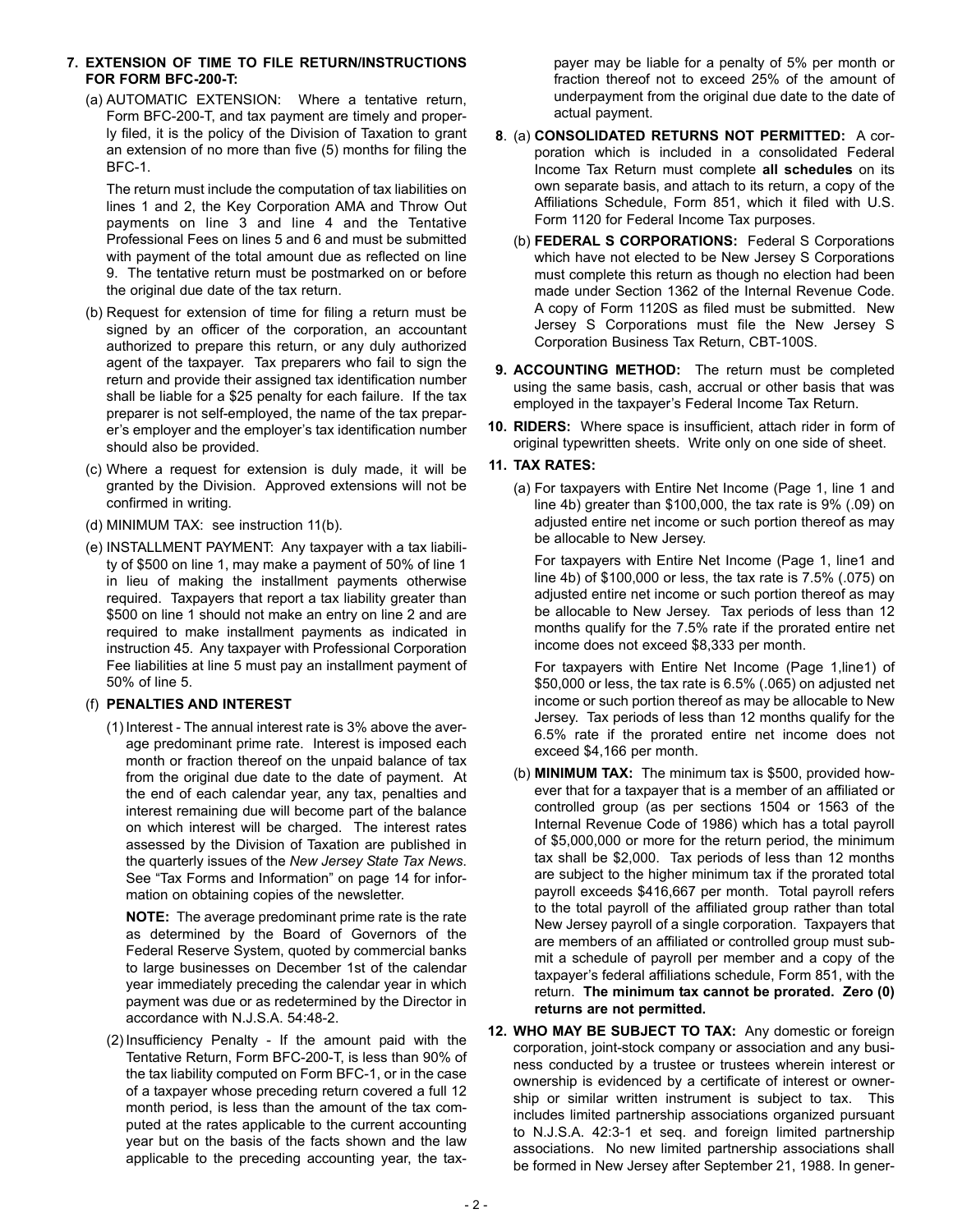al, limited liability companies are required to file for New Jersey purposes in the same manner that they report for Federal purposes.

- **13. CORPORATIONS REQUIRED TO FILE THIS RETURN:** Every corporation existing under the laws of the State of New Jersey, and every foreign corporation which (1) holds a general Certificate of Authority to do business in this State issued by the Secretary of State; or (2) holds a certificate, license or other authorization issued by any other State department or agency, authorizing the company to engage in corporate activity within this State; or (3) derives income in this State; or (4) employs or owns capital within this State; or (5) employs or owns property in this State; or (6) maintains an office in this State, who, in addition, qualifies as one of the following: (a) a banking corporation defined at N.J.S.A. 54:10A-36, or (b) a financial corporation defined at N.J.A.C. 18:7-1.16. Taxpayer must complete Schedule A-5 and submit it attached to the BFC-1. See instruction 21. A foreign corporation that is a partner of a New Jersey partnership is deemed doing business in the state and should file a return.
- **14. SIGNATURE:** Each return must be signed by an officer of the corporation authorized to act to the effect that the statements contained therein are true. The fact that an individual's name is signed on the return shall be prima facie evidence that such individual is authorized to sign the return on behalf of the corporation. Tax preparers who fail to sign the return or provide their assigned tax identification number shall be liable for a \$25.00 penalty for each such failure. If the tax preparer is not self-employed, the name of the tax preparer's employer and the employer's tax identification number should also be provided. In the case of a corporation in liquidation or in the hands of a receiver or trustee, certification shall be made by the person responsible for the conduct of the affairs of such corporation.
- **15. FINAL DETERMINATION OF NET INCOME BY FEDERAL GOVERNMENT:** Any change made by the Internal Revenue Service which is attributable to the net income of the taxpayer corporation, whether the change is made on examination of Corporation Income Tax Return Form 1120, Form 1120S, or any other form used for reporting income for Federal tax purposes or any stockholder's return in which the taxpayer's net income or any portion thereof is reported, is required to be reported to the Division on an amended return within ninety (90) days.

**FEDERAL/STATE TAX AGREEMENT:** The New Jersey Division of Taxation and the Internal Revenue Service have entered into a Federal/State agreement for the mutual exchange of tax information to verify the accuracy and consistency of information reported on Federal and New Jersey tax returns.

- **16. SCHEDULE A COMPUTATION OF ENTIRE NET INCOME: Every taxpayer must complete this schedule on the form provided.** Federal S Corporations must also submit a copy of the corresponding Federal Income Tax return. For New Jersey tax purposes, each such corporation will be taxed on the basis of its entire net income in the same manner and to the same extent as if no Federal income tax election were permissible or had been made. Refer to instruction 8.
	- (a) (1) **GENERAL:** Where the corporation has filed a Federal Income Tax Return on its own separate basis, the figures shown at lines 1 to 28 must be the same as lines 1 to 28 on page 1, U.S. Federal Income tax Return, Form 1120.
- (2) Where the corporation has not filed a separate Federal Income Tax Return, or where the figures shown at lines 1 to 28 are not the same as lines 1 to 28 respectively, on page 1, U.S. Federal Income Tax Return, taxpayer must explain and reconcile on rider.
- (3) **CONSOLIDATED RETURNS ARE NOT PERMITTED:** A corporation which is included in a consolidated Federal Income Tax Return must complete lines 1 to 39 on its own separate basis without consolidation with any other corporation.
- (b) **Lines 8 and 9:** Add rider or schedules showing same information shown on Federal Form 1120, schedule D, and/or Form 4797. Gains and losses resulting from the disposition of property where a section 179 expense deduction was passed through to S Corp shareholders are not reported on Federal Form 4797, and should be reported on Schedule A, Line 10.
- (c) **Line 28:** This line must agree with line 28, page 1 of the taxpayer's unconsolidated Federal Form 1120 or 1120-A whichever is applicable.
- (d) **Line 29:** Include any interest income that was not taxable for Federal Income Tax purposes, and was not included in total income reported on line 28, Schedule A.
- (e) **Line 30:** Enter the total amount of interest deducted on Schedule A that was paid to related members and reported on Schedule G, Part I.
- (f) **Line 31:** Enter the total taxes paid or accrued to the United States, a possession or territory of the United States, a state, a political subdivision thereof, or the District of Columbia, or to any foreign country, state, province, territory or subdivisions thereof, on or measured by profits or income, business presence or business activity, including any foreign withholding tax, or any sales and use tax paid by a utility vendor, taken as a deduction in Schedule A and reflected in line 28. Refer to instruction 28.
- (g) **Line 32:** Enter the depreciation and other adjustments from Schedule S. Refer to instruction 43.
- (h) **Line 33(a): DEDUCTION FOR IRC SECTION 78 GROSS- UP:** The portion of any IRC Section 78 gross-up included in dividend income on line 4, Schedule A that is not excluded from entire net income on line 37, may be treated as deduction. Attach a copy of federal foreign tax credit form 1118.

**Line 33(b):** Report amounts of (1) adjustments not otherwise specifically provided for, (2) gross income, less deductions and expenses in connection therewith, from sources outside the United States, not included in Federal taxable income, and (3) the add back of any deductions for research and experimental expenditures, to the extent that those research and experimental expenditures are qualified research expenses or basic research payments for which an amount of credit is claimed pursuant to section 1 of P.L.1993,c.175 (C.54:10A-5.24) unless those research and experimental expenditures are also used to compute a federal credit claimed pursuant to section 41 of the federal Internal Revenue Code of 1986, 26 U.S.C. s.41. Attach separate riders explaining fully such items.

**Line 33(c):** Enter the net effect of the elimination of nonoperational activity or non-unitary partnership income and expenses from Schedule O, Part I, line 36.

**Line 33(d):** Enter the total amount of interest and intangi-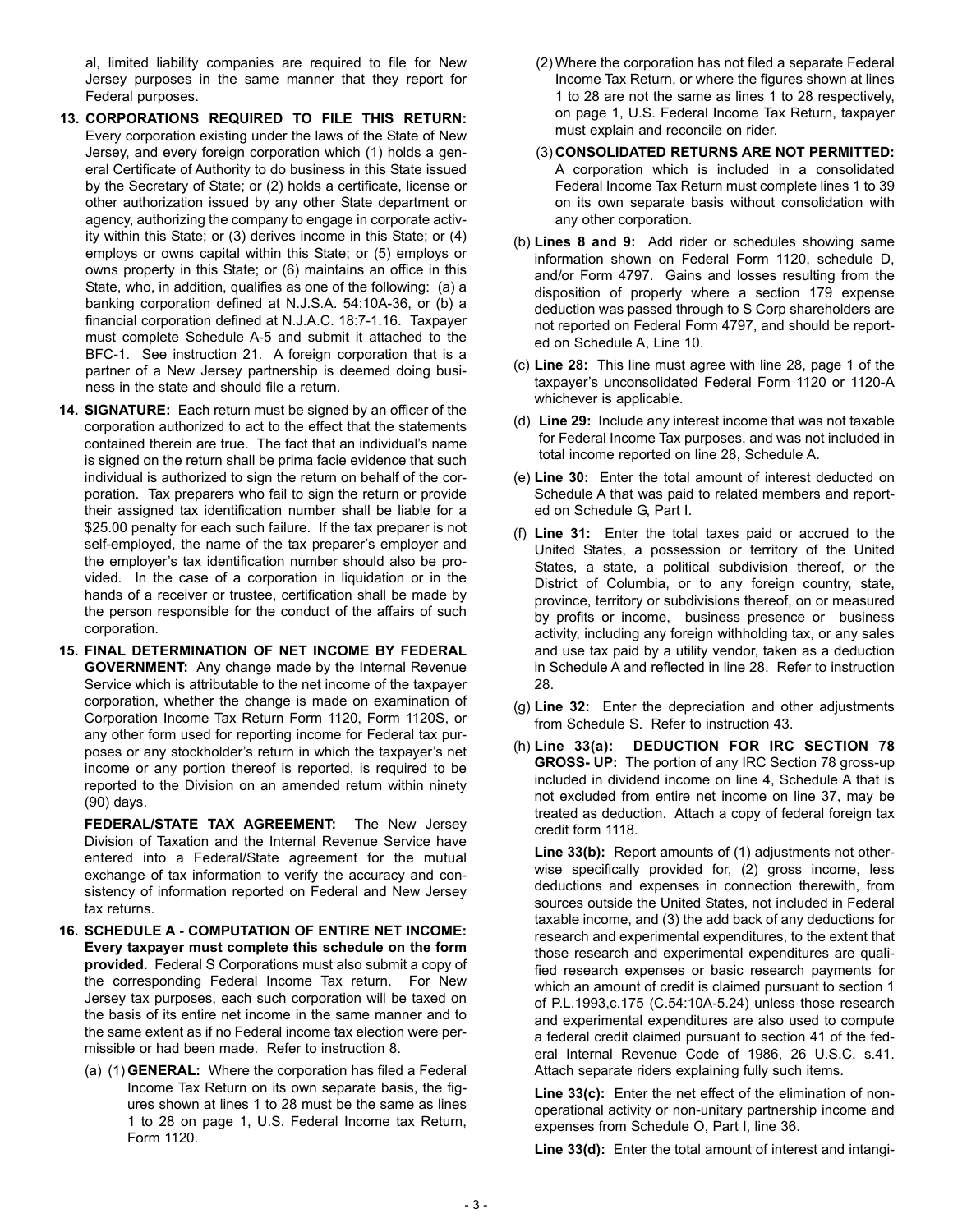ble expenses and costs deducted on Schedule A that was paid to related members and reported on Schedule G, Part II.

(i) **Line 35:** A net operating loss for a taxable year may be carried forward as a net operating loss deduction to a succeeding year. A net operating loss is the excess of allowable deductions over gross income used in computing entire net income. Neither a net operating loss deduction nor the dividend exclusion is an allowable deduction in computing a net operating loss. The statute authorizes a carryover of the deduction for seven years. Report net operating loss information on Schedule A-1. Refer to instruction 17.

**The deduction for a net operating loss carryover is prohibited for periods beginning in calendar years 2002 and 2003. For periods beginning in calendar years 2004 and 2005, a net operating loss carryover deduction will be allowed up to a maximum of 50% of entire net income.** Any net operating loss deduction that is disallowed due to these prohibitions shall be extended by the number of periods such deduction was disallowed. A net operating loss in periods beginning in calendar years 2002-2005 does not stay a prior period net operating loss from expiring. Net operating loss deductions purchased under the Tax Benefit Transfer Program are deductible in full for periods beginning in calendar years 2002-2005.

- (j) **Line 37:** Dividends from all sources must be included in Schedule A. However, an exclusion from entire net income for certain dividend income may be taken as indicated in Schedule R. Taxpayer may not include money market fund income as part of the dividend exclusion. The amount of the dividend exclusion allowed to be taken as a deduction is limited to the amount of income reported on line 36 of Schedule A for that tax year.
- (k) **Line 38:** INTERNATIONAL BANKING FACILITY-ELIGI-BLE NET INCOME MAY BE EXCLUDED FROM ENTIRE NET INCOME: Effective January 5, 1984, a banking corporation which is operating as an International Banking Facility may exclude the eligible net income of the I.B.F. from its entire net income. Rules detailing the specific treatment have been published.
- (l) **RIGHT OF DIRECTOR TO CORRECT DISTORTIONS OF NET INCOME:** The Director is authorized to adjust and redetermine items of gross receipts and expenses as may be necessary to make a fair and reasonable determination of tax payable under the Corporation Business Tax Act. For details regarding the conditions under which this authority may be exercised, refer to regulation N.J.A.C. 18:7-5.10.
- **17. SCHEDULE A-1 NET OPERATING LOSS DEDUCTION AND CARRYOVER:** Complete this schedule if a net operating loss has been carried forward from a previous tax year. Use lines 1 through 9, columns 1 through 4 to compute the net operating loss from a previous tax year or years. Determine the amount of the net operating loss by adding back to the income/loss reported on Schedule A, line 28, all New Jersey adjustments except for the dividend and I.B.F. exclusions for that tax year. The amount of a net operating loss allowed to be taken as a deduction is limited to the amount of income reported on line 34 of Schedule A for that tax year. Use lines 10 through 18 in columns 1 and 4 to report for each year a net operating loss deduction is taken, the amount of the previous

year's net operating loss used to offset entire net income before the dividend exclusion. The net amount reported on line 19 represents the unused net operating loss carryover available for future use. **The deduction for a net operating loss carryover is prohibited for periods beginning in calendar years 2002 and 2003**. **For periods beginning in calendar years 2004 and 2005, a net operating loss carryover deduction will be allowed up to a maximum of 50% of entire net income.** Any net operating loss deduction that is disallowed due to these prohibitions shall be extended by the number of periods such deduction was disallowed. If space is insufficient due to the filing of more than one tax return for the same tax year, attach a rider to report the required information.

- **18. SCHEDULE A-2 COST OF GOODS SOLD:** The amounts reported on this schedule must be the same as the amounts reported on the taxpayer's Federal income tax return. When calculating the AMA, corporations must calculate the Cost of Goods Sold per the AMA instructions.
- **19. SCHEDULE A-3 SUMMARY OF TAX CREDITS:** This schedule must be completed if one or more tax credits are claimed for the current tax period. The total on line 16 must equal the amount reported on page 1, line 12. Refer to instruction 44 for tax credit information.
- **20. SCHEDULE A-4 SUMMARY SCHEDULE: Every corporation must complete this schedule.** Report the information on lines 1 through 12 from the return schedules indicated. The historical information is required for the current year and prior 3 years. All lines must be completed.
- **21. SCHEDULE A-5 GROSS INCOME TEST FOR FINANCIAL BUSINESSES:** Financial businesses must derive 75% of their gross income from the financial activities enumerated at N.J.A.C. 18:7-1.16(a)1 through (a)7. Qualifying corporations must complete Schedule A-5 and file it along with the tax return form BFC-1. Taxpayers who do not meet the 75% gross income test must file the Corporation Business Tax Return, form CBT-100. If further information is required regarding this schedule, direct inquiries to: Special Audit Section, Division of Taxation, PO Box 271, Trenton, NJ 08695- 0271, Telephone: (609) 292-5300.
- **22. SCHEDULE AM ALTERNATIVE MINIMUM ASSESSMENT FOR BFC CORPORATIONS:** For privilege periods beginning on or after January 1, 2002, all New Jersey taxpayers are required to pay a New Jersey Corporate Tax computed pursuant to Section 5 of P.L. 1945, (C.54:10A-5), or the elected Alternative Minimum Tax, whichever is greater. There are two methods of determining the Alternative Minimum assessment; (a) based upon New Jersey Gross Receipts, and (b) based upon New Jersey Gross Profits.

**PART I -** computes New Jersey gross receipts, which equals the total of (1) sales of tangible personal property where shipment is made to points within this state, appropriation to the orders where shipment is made to points within this state, (2) services performed within the state, (3) rentals from properties situated, (4) royalties from the use of patents or copyrights, within the state, and (5) all other business receipts earned within the state. Investment income received by a taxpayer through ownership in a foreign or domestic entity is considered gross receipts for purposes of computing the taxpayer's alternative minimum assessment.

**PART II** - New Jersey gross receipts from Part I are used in Part II to compute New Jersey gross profits. This is calculated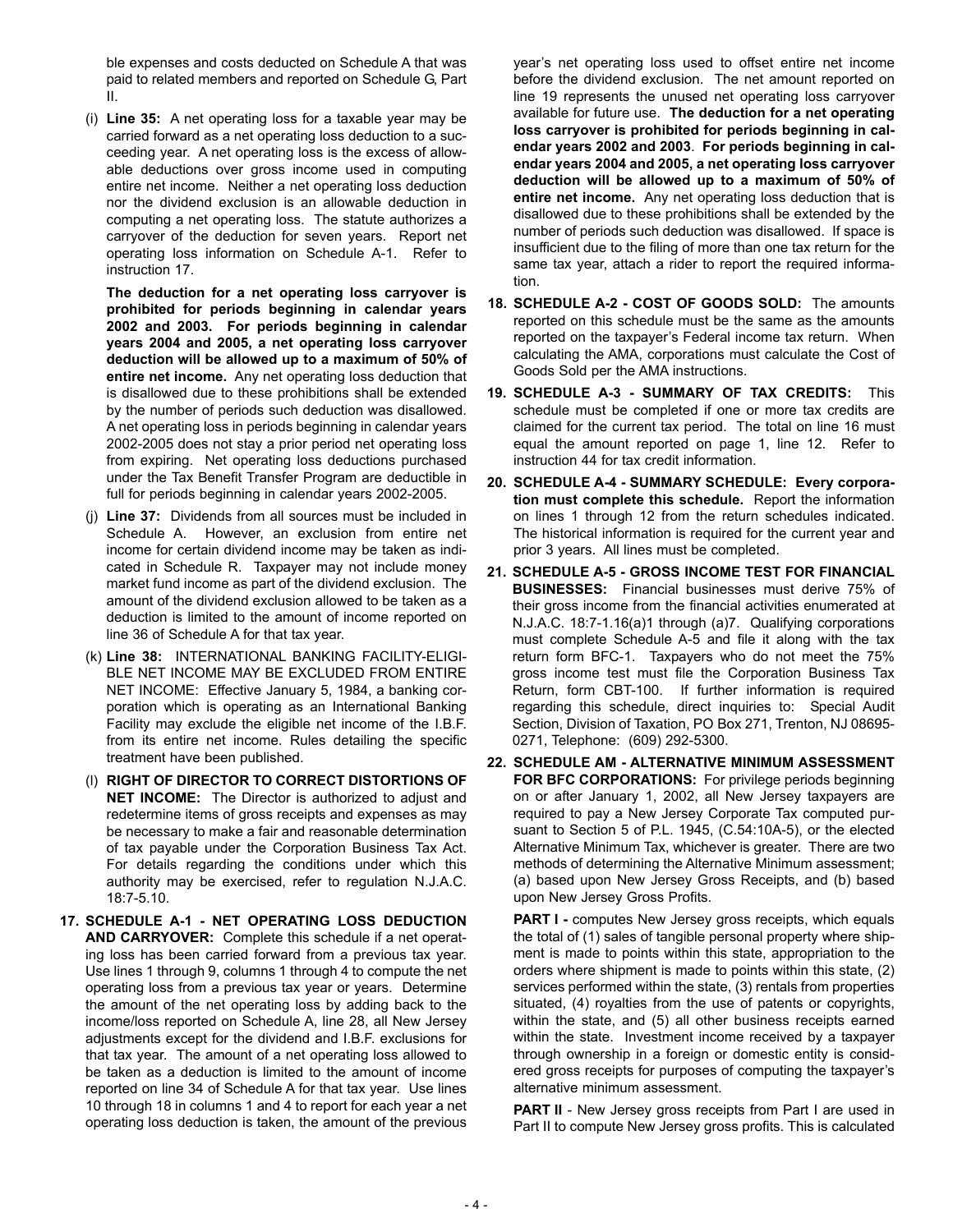by subtracting New Jersey cost of goods sold from New Jersey gross receipts. New Jersey cost of goods sold is computed by multiplying the total cost of goods sold (from Schedule A-2, line 8) by, at the taxpayer's election, the New Jersey allocation factor (from Schedule J, Part III, line 5) or the receipts fraction (from Schedule J, Part III, Line 2(j)).

NJ Gross Receipts (from Schedule AM, Part I, line 6)

- NJ Cost of Goods Sold (from Schedule AM, Part II, line 4)

= New Jersey Gross Profits

**PART III -** reports the New Jersey Gross Receipts and the New Jersey Costs of Goods Sold historically for the current year and the past 3 years.

**NOTE:** For taxpayers who were not required to file New Jersey CBT returns for any or all of the three prior privilege periods, enter N/A on the appropriate line(s).

**PART IV -** Computing the Alternative Minimum Assessment based on Gross Profits: Enter amount of New Jersey Gross Profits (from Part II, line 5) on Schedule AM, Part IV, line 1. If New Jersey Gross Profits are:

- (a) less than or equal to \$1,000,000, the Alternative Minimum Assessment based on Gross Profits will be zero;
- (b) greater than \$1,000,000, but not over \$10,000,000, the Alternative Minimum Assessment will be .0025 times the gross profits in excess of \$1,000,000, multiplied by the AM exclusion rate of 1.11111;
- (c) greater than \$10,000,000, but not over \$15,000,000, the Alternative Minimum Assessment will be the gross profits multiplied by .0035;
- (d) greater than \$15,000,000, but not over \$25,000,000, the Alternative Minimum Assessment will be the gross profits multiplied by .006;
- (e) greater than \$25,000,000, but not over \$37,500,000, the Alternative Minimum Assessment will be the gross profits multiplied by .007;
- (f) greater than \$37,500,000, the Alternative Minimum Assessment will be the gross profits multiplied by .008.

**PART V** - Computing the Alternative Minimum Assessment based on Gross Receipts: New Jersey gross receipts are used in Schedule AM, Part V to determine the amount of tax due under the gross receipts method. This method takes New Jersey gross receipts and multiplies them by a certain percentage based on the receipt amount.

Enter amount of New Jersey Gross Receipts (from Part I, line 5) on Schedule AM, Part V, line 1. If New Jersey gross receipts are:

- (a) less than or equal to \$2,000,000, the Alternative Minimum Assessment based on Gross Receipts will be zero;
- (b) greater than \$2,000,000, but not over \$20,000,000, the Alternative Minimum Assessment will be .00125 times the gross receipts in excess of \$2,000,000, multiplied by the AMA exclusion rate of 1.11111;
- (c) greater than \$20,000,000, but not over \$30,000,000, the Alternative Minimum Assessment will be the gross receipts multiplied by .00175;
- (d) greater than \$30,000,000, but not over \$50,000,000, the Alternative Minimum Assessment will be the gross receipts multiplied by .003;
- (e) greater than \$50,000,000, but not over \$75,000,000, the Alternative Minimum Assessment will be the gross receipts multiplied by .0035;
- (f) greater than \$75,000,000, the Alternative Minimum

Assessment will be the gross receipts multiplied by .004.

**PART VI** - For the first privilege period, the taxpayer has the option to select the computation method of the Alternative Minimum Assessment, either based on Gross Profits or Gross Receipts. However, once selected, the method must be employed for that privilege period, and for the next succeeding four privilege periods.

The maximum Alternative Minimum Assessment for an individual corporation for a privilege period will be \$5,000,000. Taxpayer will enter the lesser of the elected alternative minimum assessment (from Schedule AM, Part VI, line 4), or \$5,000,000, on Schedule AM, Part V, line 5. Taxpayer will enter amount from Schedule AM, Part IV, line 5, on Page 1 of BFC-1, line 14.

The amount of tax due for the privilege period will be the greater of the elected Alternative Minimum Assessment, or the traditional Corporate tax (computed pursuant to Section 5 of P.L. 1945, (C.54:10A-5)).

**PART VII** - Enter the name of the appointed Key Corporation of the affiliated group on line 1 if the group is claiming the AMA threshold limit of \$20,000,000. Enter the Federal Identification Number (FID) of the appointed Key Corporation on line 2.

- **23. SCHEDULE B BALANCE SHEET:** Every taxpayer must complete this schedule. The amounts reported must be the same as the year end figures shown on the taxpayer's books. A taxpayer that is included in a consolidated Federal income tax return must complete this schedule on its own separate basis.
- **24. SCHEDULE C RECONCILIATION OF INCOME PER BOOKS WITH INCOME PER RETURN AND SCHEDULE C-1-ANALYSIS OF UNAPPROPRIATED RETAINED EARN-INGS PER BOOKS:**
	- (a) Every corporation must complete these schedules or submit legible copies of Schedules M-1 and M-2 from their unconsolidated Federal Form 1120. For requirements relating to reproduction of Federal tax schedules, see instruction 30.
	- (b) Line 8 of Schedule M-2 must correspond with the unappropriated retained earnings reported for the end of the tax year on Schedule B.
- **25. SCHEDULE E GENERAL INFORMATION:** All taxpayers must answer all questions on this schedule. In addition, riders must be submitted where necessary in answering the questions.
- **26. SCHEDULE F CORPORATE OFFICERS GENERAL INFORMATION AND COMPENSATION:** All applicable information should be provided for each corporate officer regardless of whether or not compensation was received.
- **27. SCHEDULE G PART I INTEREST:** Interest paid, accrued, or incurred to related members which was deducted in computing taxable net income on line 28 of Schedule A must be reported on Schedule G, Part I. Enter the total of such interest expense on line 30 of Schedule A. Do not include interest expenses and costs that were deducted directly or indirectly for, related to, or in connection with the direct or indirect acquisition, maintenance, management, ownership, sale, exchange, or disposition of intangible property in Part I. These expenses and costs are, however, required to be included in Part II.

**SCHEDULE G - PART II - INTEREST EXPENSES AND COSTS AND INTANGIBLE EXPENSES AND COSTS:** Interest expenses and costs and intangible expenses and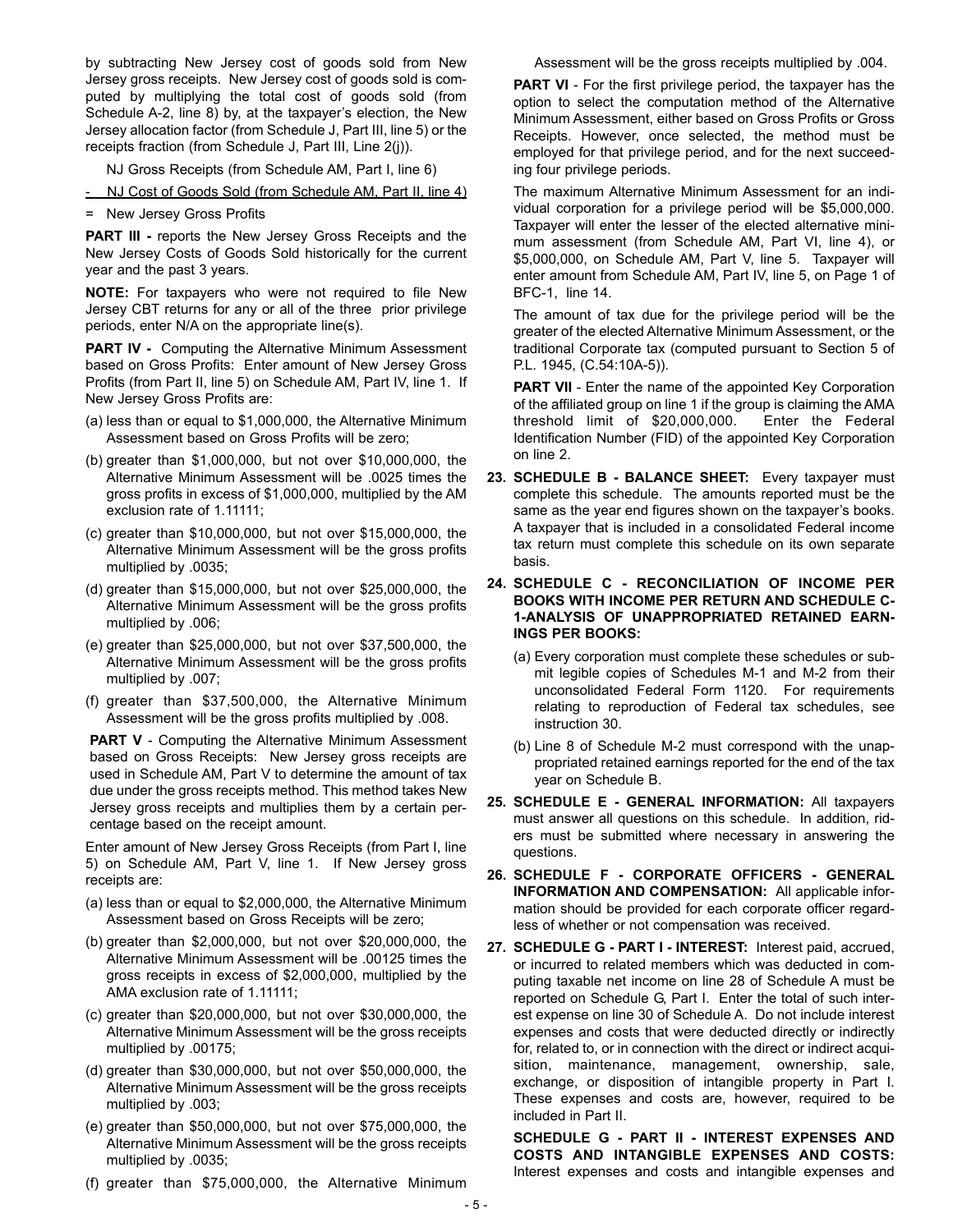costs directly or indirectly paid, accrued, or incurred to, or in connection directly or indirectly with one or more direct or indirect transactions with one or more related members which were deducted in computing taxable net income on line 28 of Schedule A must be reported on Schedule G, Part II. Enter the total of such intangible expenses and costs on line 33(d) of Schedule A.

**Exceptions:** If the taxpayer is claiming an exception to the disallowance of the expense reported in Part I or Part II, then the taxpayer must complete and attach Schedule G-2. This schedule may be obtained from Taxpayer Forms Services, which can be contacted by following the instructions on page 14.

#### **Definitions:**

**Related membe**r means a person that, with respect to the taxpayer during all or any portion of the privilege period is (1) a related entity, (2) a component member as defined in subsection (b) of section 1563, of the federal Internal Revenue Code of 1986, 26 U.S.C. s.1563, (3) a person to or from whom there is attribution of stock ownership in accordance with subsection (e) of section 1563 of the federal Internal Revenue Code of 1986, 26 U.S.C. s.1563 or (4) a person that, notwithstanding its form of organization, bears the same relationship to the taxpayer as a person described in (1) through (3) of this definition.

**Related entity** means (1) a stockholder who is an individual or a member of the stockholder's family enumerated in section 318 of the federal Internal Revenue Code of 1986 26 U.S.C. s.318, if the stockholder and the member's of the stockholder's family own, directly, indirectly, beneficially or constructively, in the aggregate, at least 50% of the value of the taxpayer's outstanding stock; (2) a stockholder, or a stockholder's partnership, limited liability company, estate, trust or corporation, if the stockholder and the stockholder's partnerships, limited liability companies, estates, trusts and corporations own directly, indirectly, beneficially or constructively, in the aggregate, at least 50% of the value of the taxpayer's outstanding stock; or (3) a corporation, or a party related to the corporation in a manner that would require an attribution of stock from the corporation to the party or from the party to the corporation under the attribution rules of the federal Internal Revenue Code of 1986, 26 U.S.C. s.318, if the taxpayer owns, directly, indirectly, beneficially or constructively, at least 50% of the value of the corporation's outstanding stock. The attribution rules of the federal Internal Revenue Code of 1986, 26 U.S.C. s.318, shall apply for purposes of determining whether the ownership requirements of this definition have been met.

**Intangible expenses and costs** includes (1) expenses, losses, and costs, for, related to, or in connection directly or indirectly with the direct or indirect acquisition, use, maintenance or management, ownership, sale, exchange, or any other disposition of intangible property to the extent such amounts are allowed as deductions or costs in determining taxable income before operating loss deduction and special deductions for the taxable year under the federal Internal Revenue Code of 1986, 26 U.S.C. s.1 et seq., (2) losses related to, or incurred in connection directly or indirectly with factoring transactions or discounting transactions, (3) royalty, patent, technical and copyright fees, (4) licensing fees, and (5) other similar expenses and costs.

**Intangible Property** means patents, patent applications, trade names, trademarks, service marks, copyrights, mask works, trade secrets and similar types of intangible assets.

**Intangible Interest Expenses and Costs** means amounts directly or indirectly allowed as deductions under section 163 of the federal Internal Revenue Code of 1986 26 U.S.C. s.163, for purposes of determining taxable income under the code to the extent such expenses and costs are directly or indirectly for, related to, or in connection with the direct or indirect acquisition, maintenance, management, ownership, sale, exchange or disposition of intangible property.

- **28. SCHEDULE H TAXES:** Itemize all taxes which were in any way deducted in arriving at taxable net income, whether reflected at line 2 (Cost of goods sold and/or operations), line 17 (Taxes), line 26 (Other deductions) or anywhere else on Schedule A. Also refer to instruction 16(f).
- **29. SCHEDULE I CERTIFICATION OF INACTIVITY:** In lieu of completing the entire tax return, an inactive corporation may complete this schedule along with Schedule A-4 and attach it to a completed page 1 of the tax return. Payment for the related minimum tax and the installment payment (if applicable) must be submitted with page 1 of the BFC-1. An inactive corporation is a corporation that, during the entire period covered by the tax return, did not conduct any business, did not have any income, receipts or expenses, and did not own any assets.
- **30. OPTIONAL COPIES OF SCHEDULES C AND C-1:** Any taxpayer that files an unconsolidated Federal Form 1120 with the Internal Revenue Service may submit copies of Schedules M-1 and M-2 of that return in lieu of completing Schedules C and C-1 of the BFC-1. Such copies or reproductions must be facsimiles of the complete schedules, they must be of good legibility and on paper of substantially the same weight and texture, and of a quality at least as good as that used in the official form, BFC-1. They must also be of the same size as that of the official schedules, both as to the overall dimensions of the paper and the image reproduced thereon.

Separate pages must be fastened together in proper order and must be attached to the return form. The taxpayer's full name and identifying number must be typed or printed on each reproduced page or copy.

- **31. SCHEDULE J PART I GENERAL INSTRUCTIONS REGARDING ALLOCATION OF ADJUSTED ENTIRE NET INCOME:**
	- (a) **WHO IS PERMITTED TO ALLOCATE:** No domestic or foreign corporation is permitted to allocate less than 100% of its adjusted entire net income to New Jersey, unless, during the period covered by the return, it **actually maintained a regular place of business outside of New Jersey** other than a statutory office.
	- (b) **DEFINITION OF REGULAR PLACE OF BUSINESS:** A "regular place of business" is any bona fide office (other than a statutory office), factory, warehouse, or other space of the taxpayer which is regularly **MAINTAINED, OCCU-PIED** and **USED** by the taxpayer in carrying on its business and in which one or more regular employees are in attendance. To maintain a place of business, the taxpayer must either own or rent the premises. That cost must be borne directly by the taxpayer and not by some related entity or person.
	- (c) **ALLOCATION PERCENTAGES:** In computing the allocation factor in Schedule J, division must be carried to six decimal places, e.g., .123456.
	- (d) **ELECTION TO ALLOCATE:** If the taxpayer is entitled to allocate, the election should be made with the filing of the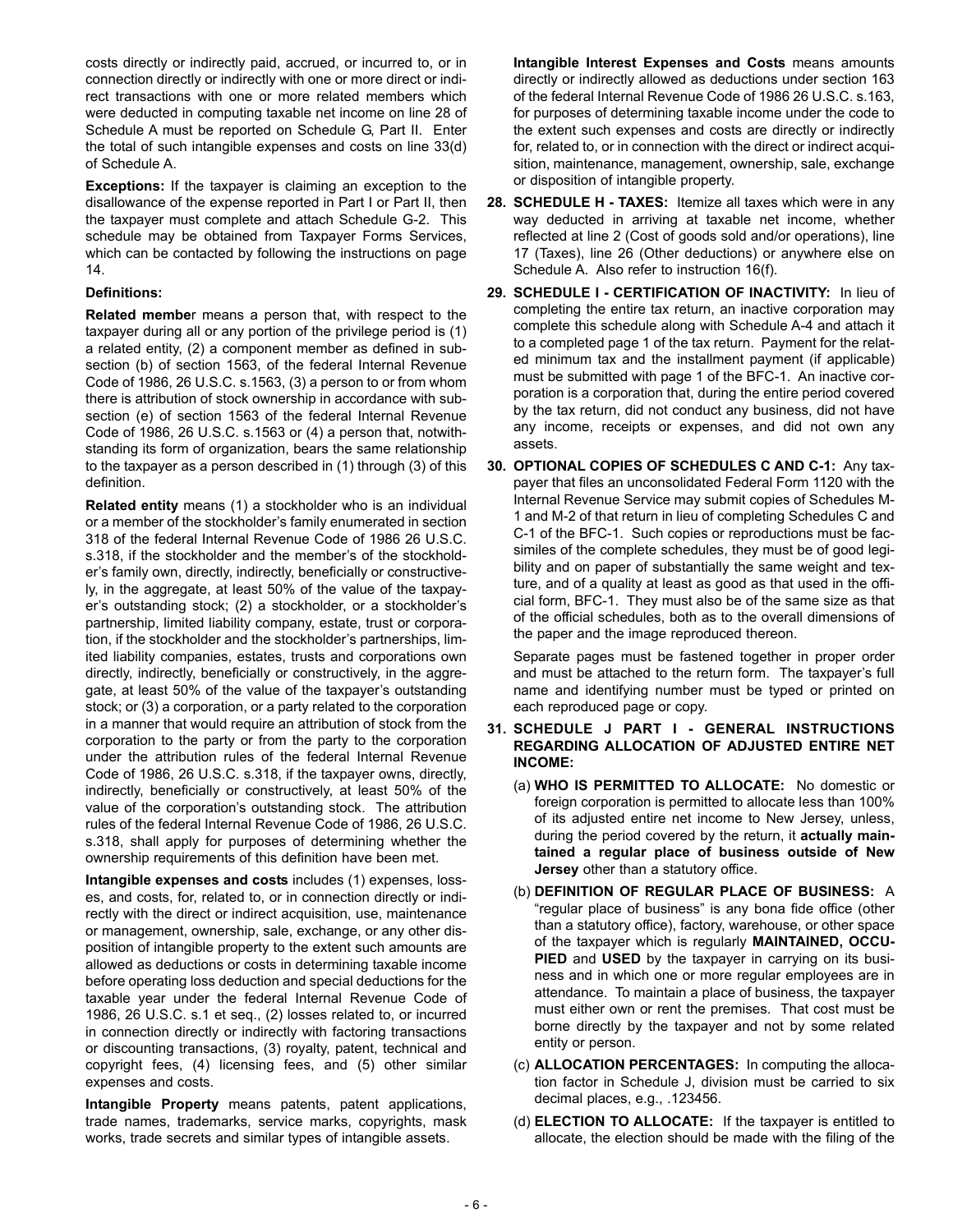BFC-1 return regardless of the amount of income reported on line 39 of Schedule A. Schedule J must be completed to validate the election.

- (e) Only the receipts, property and payroll expenses attributable to operational activity are to be used in computing the allocation factor denominators.
- **32. SCHEDULE J PART II AVERAGE VALUES:** Average value is generally computed on a quarterly basis where the taxpayer's accounting practice permits such computation. At the option of the taxpayer or the State, a more frequent basis (monthly, weekly or daily) may be used. Where the taxpayer's accounting practice does not permit computation of average value on a quarterly or more frequent basis, semi-annual or annual frequency may be used only where no distortion of average value results. If any basis other than quarterly is used, state the basis and reasons for use thereof on a rider.

The average values of real and tangible personal property owned which are used in determining the property fraction of the allocation factor are based on book value. The numerator and denominator must take into account accumulated depreciation deferred for net income purposes where the taxpayer accounts for its property on its books on a Federal income tax basis. Rented or leased property is valued at eight times its annual rent, including any amounts (such as taxes) paid or accrued in addition to or in lieu of rent during the period covered by the return. All other property which is used by the taxpayer but is neither owned, rented or leased, should be valued at book value, however, if no such book value exists, the market value of the property should be used.

- **33. SCHEDULE J PART III COMPUTATION OF ALLOCATION FACTOR:** This schedule may be omitted if the taxpayer does not maintain a regular place of business outside this State other than a statutory office, in which case the tax law requires the allocation factor to be 100%.
	- (a) However, if the allocation factor is 100% but the taxpayer in fact pays tax to another state based on or measured by income which is included on Schedule A of this return, it may compute a reduction in its N.J. Corporation Business Tax under certain conditions. Refer to N.J.A.C. 18:7-8.3 for eligibility and the method of computing such reduction. A copy of this regulation can be obtained from Taxpayer Forms Services or NJ TaxFax. See index on page 14.
	- (b) **Line 1 PROPERTY FRACTION:** For general information regarding method of valuation in arriving at average values, see instruction 32. Tangible personal property is within New Jersey if and so long as it is physically situated or located here. Property of the taxpayer held in New Jersey by an agent, consignee or factor is (and property held outside New Jersey by an agent, consignee or factor is not) situated or located within New Jersey. Property, while in transit from a point outside New Jersey to a point in New Jersey or vice versa does not have a fixed situs either within or outside the State and, therefore, will not be deemed to be "situated" or "located" either within or outside New Jersey and accordingly the average value of such property should be omitted from both the numerator and the denominator of the property fraction. Ships, aircraft, satellites used in the communications industry, and other mobile or movable property are subject to the specific rules defined in N.J.A.C. 18:7-8.4.
	- (c) **Line 2(a) RECEIPTS FRACTION:** Receipts from sales of tangible personal property are allocated to New Jersey where the goods are shipped to points within New Jersey.

Receipts from the sale of goods are allocable to New Jersey if shipped to a New Jersey or a non-New Jersey customer where possession is transferred in New Jersey. Receipts from the sale of goods shipped to a taxpayer from outside of New Jersey to a New Jersey customer by a common carrier are allocable to New Jersey. Receipts from the sale of goods shipped from outside of New Jersey to a New Jersey location where the goods are picked up by a common carrier and transported to a customer outside of New Jersey are not allocable to New Jersey.

Receipts from the following are allocable to New Jersey; services performed in New Jersey; rentals from property situated in New Jersey; royalties from the use in New Jersey of patents or copyrights; all other business receipts earned in New Jersey.

#### (d) **Lines 2(e) and 2(g)**

- (1) **RECEIPTS FROM SALES OF CAPITAL ASSETS:** Receipts from sales of capital assets (property not held by the taxpayer for sale to customers in the regular course of business), either within or outside New Jersey, should be included in the numerator and the denominator based upon the net gain recognized and not upon gross selling prices. Where the taxpayer's business is the buying and selling of real estate or the buying and selling of securities for trading purposes, gross receipts from the sale of such assets should be included in the numerator and the denominator of the receipts fraction.
- (2) **DIVIDEND INCOME:** The amount of dividends excluded from entire net income at line 37, Schedule A, must not be included in the numerator or denominator of the receipts fraction.
- (3) **INTERNATIONAL BANKING FACILITY INCOME:** The amount of International Banking Facility income excluded from adjusted entire net income at Item 38, Schedule A, should be included in the numerator or denominator of the receipts fraction.
- (e) Receipts, including IBF receipts, that have not been included in the numerator of apportionment factor of another taxing jurisdiction's tax return based on income or measured by profits, business presence or business activity, either on its own separate entity base or as part of a consolidated return, shall be excluded from the denominator. Receipts that are "throwback sales" in another jurisdiction also shall be excluded from the denominator.
- (f) **Lines 2(j) and 2(k)**  The percentage of receipts in New Jersey should be entered on both lines 2(j) and 2(k) to effect a double-weighted receipts fraction in the computation of the allocation factor.
- (g) **Line 3 PAYROLL FRACTION:** In general, a taxpayer reporting to the Division of Employment Security in the New Jersey Department of Labor will allocate to New Jersey all wages, salaries and other personal service compensation, etc., reportable to that Division, including the portions thereof, in individual cases, in excess of taxable wages. All executive salaries are includible in both the numerator and denominator. See N.J.S.A. 54:10A-7 for the definition of wages, salaries and other personal services compensation allocable to New Jersey.
- (h) **ALLOCATION FACTOR GENERAL:** The allocation factor is computed by adding together the percentages shown at lines 1(c), 2(h), 2(i) and 3(c) of Schedule J, Part III for the period covered by the return, and dividing the total of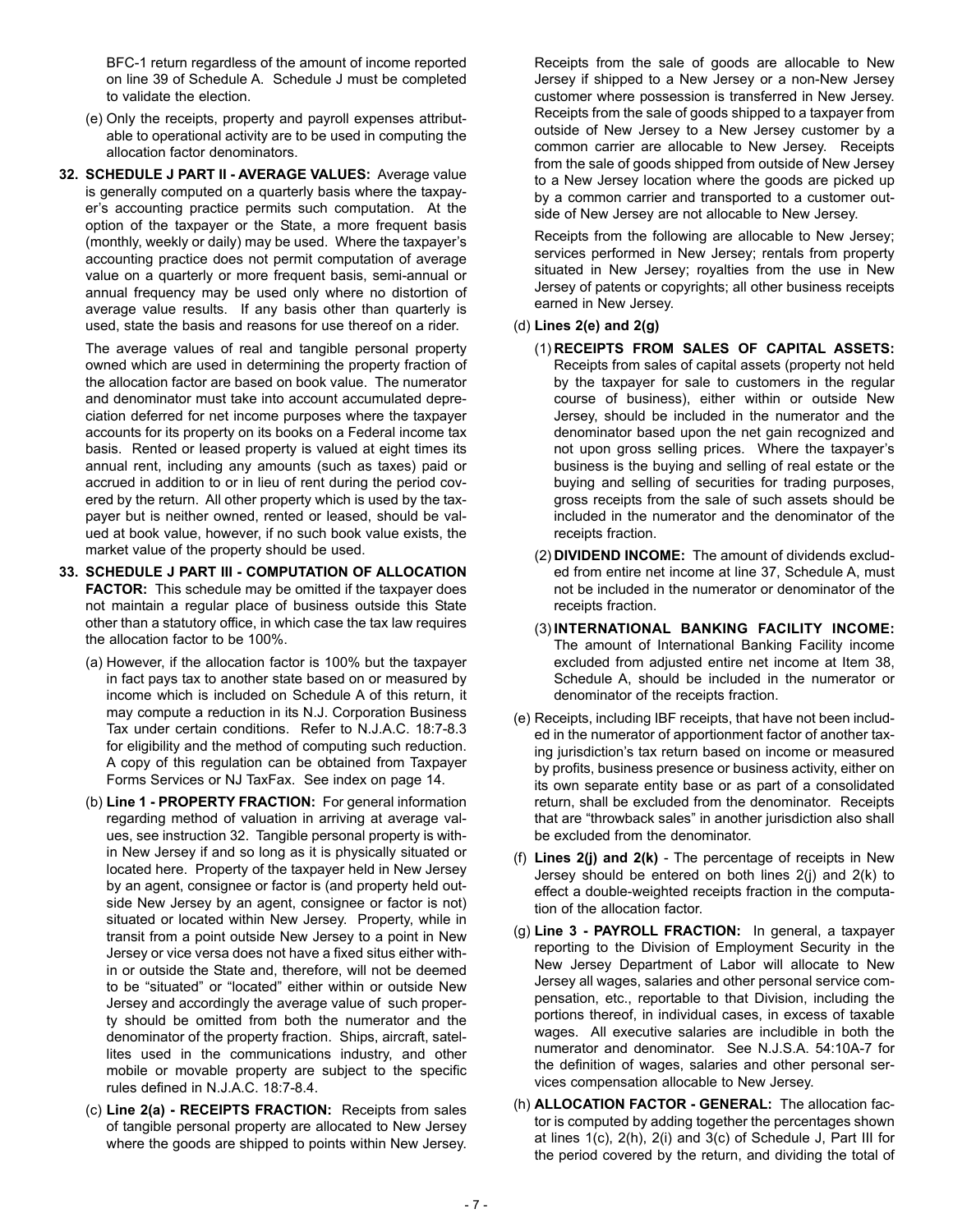the percentages by four (4). However, if the property or payroll fraction is missing, the remaining percentages are added and the sum is divided by three. If the receipts fraction is missing, the other two percentages are added and the sum is divided by two. If two of the fractions are missing, the remaining percentage may be used as the allocation factor. A fraction is not missing merely because its numerator is zero, but is missing if its denominator is zero.

If there is a declaration of nonoperational income, expenses, or assets from Schedule O, those items attributable to the non-operational activity should be excluded from the denominator of all three fractions of the allocation factor.

- **34. SCHEDULE J PART IV:** Provide the name of the jurisdiction for which the receipts have not been included in a tax return apportionment numerator and the total amount of those receipts.
- **35. SCHEDULE J PARTS V and VI:** Only corporations claiming the affiliated group throw out limitation must complete Schedule J, Parts V and VI. Part V must be completed to identify the Key Corporation of the affiliated group who will be reporting and remitting the increase tax effect limitation (\$5,000,000). Part VI is a schedule for the computation of the Throw Out Tax to be completed if the taxpayer is a member of an affiliated or controlled group whose aggregate combined change in tax liability exceeds \$5,000,000 due to the throw out of receipts.

Taxpayers claiming the throw out limitation must use the allocation factor reported on Schedule J, Part VI, line 15, to compute their individual tax liability. Enter this number on page 1, line 2 of the BFC-1 Return. Taxpayers NOT claiming the throw out limitation must use the allocation factor reported on Schedule J, Part III, line 5. Enter this number on page 1, line 2 of the BFC-1 Return.

- **36. SCHEDULE L ALLOCATION OF NEW JERSEY CORPO-RATION BUSINESS TAX FOR BANKING AND FINANCIAL CORPORATIONS AMONG NEW JERSEY MUNICIPALI-TIES:**
	- (a) Column I Taxpayer must list all offices maintained in this State,by first indicating the exact taxing district (municipality) and secondly the county. NOTE: The mailing address of an office is not necessarily the taxing district.
	- (b) Column II (1) In the case of banking corporations, the deposit balances are to be used; (2) and in the case of financial corporations, the receipts allocable to such location are to be used.
	- (c) Column III The percentage indicated is based on the individual deposit balances for banking corporations or receipts for financial corporations divided by total deposit balances in New Jersey, or total receipts in New Jersey, respectively.
	- (d) Totals required at bottom of Columns II and III are the sum of the individual taxing district amounts and percentages. Total percentage reported at Column III must equal 100%. Also, each individual computation should be carried to six decimal places.
	- (e) Insert name and Federal I.D. number at top of page.
- **37. SCHEDULE N NEXUS IMMUNE ACTIVITY DECLARA-TION:** Foreign corporations that claim their income is immune from taxation pursuant to Public Law 86-272, 15 U.S.C. §381 et seq., must complete Schedule N and file it with the BFC-1. This schedule may be obtained from Taxpayer Forms Services, which can be contacted by following the instructions on page 14.
- **38. SCHEDULE O NONOPERATIONAL ACTIVITY:** Corporations that claim to have nonoperational activity, nonoperational assets or non-unitary partnership investments must complete Schedule O and file it with the BFC-1. This schedule may be obtained from Taxpayer Forms Services, which can be contacted by following the instructions on page 14.
- **39. SCHEDULE P SUBSIDIARY INVESTMENT ANALYSIS:** Itemize the investment in each subsidiary company, showing the name of each subsidiary, the percentage of interest held in each company, the individual book value included in the balance sheet for each subsidiary investment and the amount of dividends received from each subsidiary which is included in gross income on Schedule A. Do not include advances or other receivables due to subsidiaries in the book value reported at Column 3.
- **40. SCHEDULE P-1 PARTNERSHIP INVESTMENT ANALY-SIS:** Itemize the investment in each partnership, limited liability company and any other entity which is treated for Federal tax purposes as a partnership. List the name, the Federal Identification Number, and the date and state where organized for each partnership. Also, check the type of ownership (general or limited), the tax accounting method used to reflect your share of partnership activity on this return (flow through method or separate accounting) and whether or not the partnership has nexus in New Jersey. Itemize in Column 7 the amount of tax payments made on behalf of the taxpayer by partnership entities. Carry the total amount of taxes paid on behalf of taxpayer to page 1, line 21(a). Attach a copy of schedule NJ-K-1 from form NJ-1065 if the partnership is filing in New Jersey. Any one member limited liability company should be included on this schedule. Corporations who claim that their partnership investments are non-unitary and therefore are utilizing the Separate Tax Accounting Method must complete Schedule O to report this activity and compute the appropriate amount of tax.
- **41. SCHEDULE PC PER CAPITA LICENSED PROFESSION-AL FEE:**
	- (a) Professional Corporations (PC) formed under NJSA 14A:17-1 et. seq. or any similar laws of a possession or territory of the US, a state, or political subdivision thereof, are liable for a fee on Licensed Professionals.
	- (b) Per NJSA 14A:17-3, examples of licensed professionals are: certified public accountants, architects, optometrists, professional engineers, land surveyors, land planners, chiropractors, physical therapists, registered professional nurses, dentist, osteopaths, physicians and surgeons, doctors of medicine, doctors of dentistry, podiatrists, chiropodists, veterinarians and, subject to the Rules of the Supreme Court, attorneys-at-law.
	- (c) The fee is assessed provided there are more than 2 professionals in the PC. The fee is assessed on professionals that are owners, shareholders, and/or employees of the Professional Corporation. The number of professionals should b calculated using a quarterly average. The fee for each resident and non-resident professional with physical nexus with New Jersey is \$150. The fee for each nonresident professional without physical nexus with New Jersey is \$150 multiplied by the allocation factor of the corporation. The fee is limited to \$250,000 per year.
	- (d) In the event of a period shorter than a year, the fee and limit may be prorated by months. A fraction of a month is deemed to be a month.
	- (e) Line 2 Installment Payment: A fifty percent (50%) pre-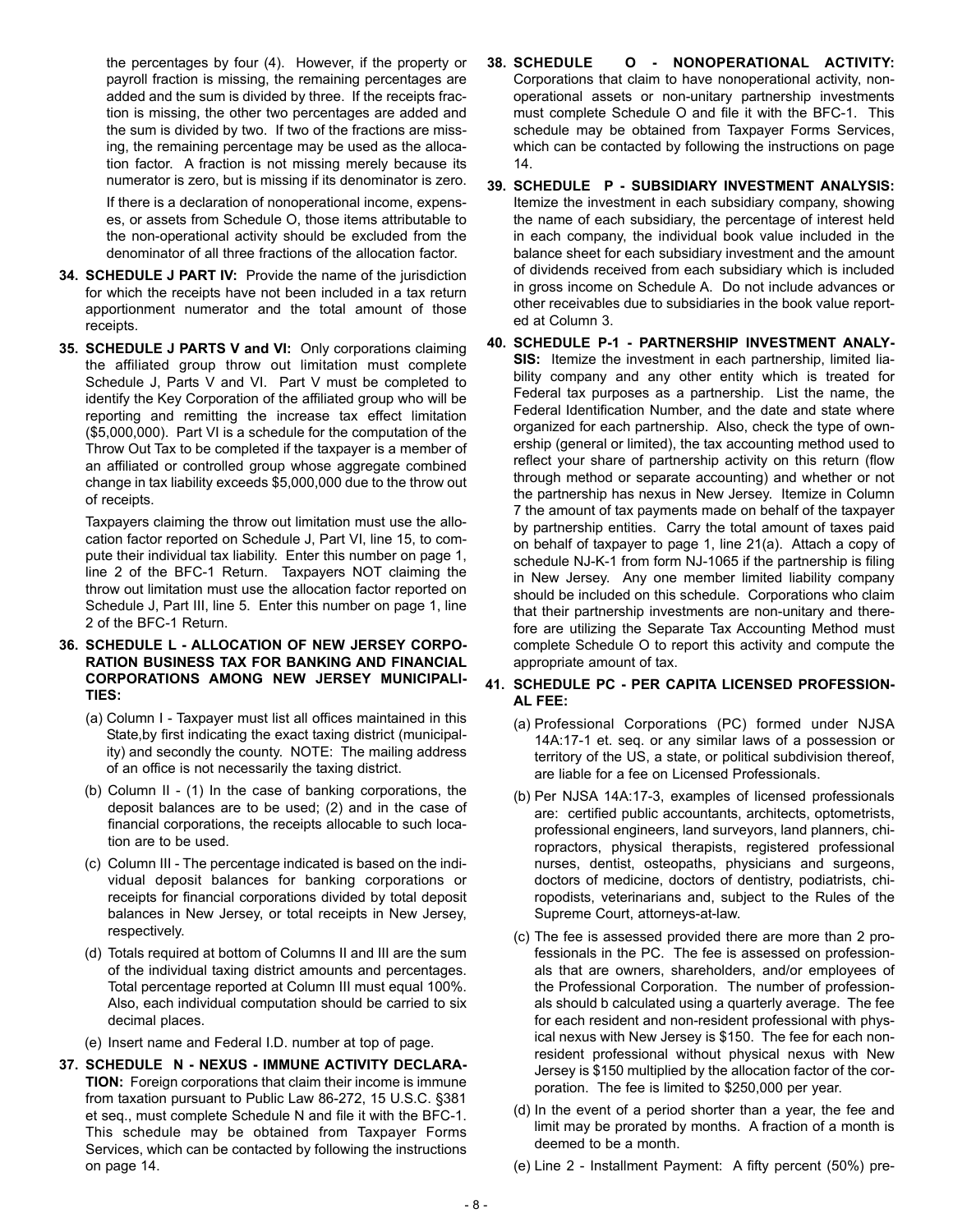payment towards the subsequent year's fee is required with the current year's return.

- (f) Line 6 Credit: Amount to be credited towards next year's fee. **This fee is not eligible for refund.**
- **42. SCHEDULE R DIVIDEND EXCLUSION:** Taxpayers may exclude from entire net income 100% of dividends from qualified subsidiaries, if such dividends were included in the taxpayer's gross income on Schedule A. A qualified subsidiary is defined as ownership by the taxpayer of at least 80% of the total combined voting power of all classes of stock entitled to vote and at least 80% of the total number of shares of all other classes of stock, except non-voting stock which is limited and preferred as to dividends. With respect to other dividends, the exclusion shall be limited to 50% of such dividends included in the taxpayer's gross income on Schedule A, provided the taxpayer owns at least 50% of voting stock and 50% of the total number of shares of all other classes of stock. Taxpayers shall not include money market fund income as part of the dividend exclusion. Refer to instruction 16(j).
- **43. SCHEDULE S DEPRECIATION AND SAFE HARBOR LEASING:** All taxpayers except for gas, electric and gas and electric utilities (who must complete Schedule S, Part III), must complete this schedule and must submit a copy of a completed Federal Depreciation Schedule, Form 4562 even if it is not required for Federal purposes. Schedule S provides for adjustments to depreciation and certain safe harbor leasing transactions.

#### **SCHEDULE S - PART I**

#### **Line 11 Additions:**

- (a) Add any depreciation or cost recovery (ACRS and MACRS) which was deducted in arriving at federal taxable income on recovery property placed in service on or after January 1, 1981 and prior to taxpayers' accounting periods beginning on and after July 7, 1993.
- (b) Add any 30% or 50% bonus depreciation amounts and federal depreciation calculations which were deducted in arriving at Federal taxable income on recovery property placed in service during accounting periods beginning on and after January 1, 2002, for which federal 30% or 50% bonus depreciation was taken. Include the initial 30% or 50% bonus amount and the regular depreciation on the adjusted basis.
- (c) Add distributive share of ACRS and MACRS from a partnership.
- (d) Add any interest, amortization or transactional costs, rent, or any other deduction which was claimed in arriving at Federal taxable income as a result of a "safe harbor leasing" election made under Section 168(f)(8) of the Federal Internal Revenue Code; provided, however, any such amount with respect to a qualified mass commuting vehicle pursuant to the Federal Internal Revenue Code Section  $168(f)(8)(D)(v)$  need not be added back to net income.
- (e) The \$100,000 bonus section 179 deduction is partially disallowed. Section 179 deduction is limited to a maximum of \$25,000 which was the maximum allowance for tax years after 2002 per the Internal Revenue Code before the bonus deduction was enacted. For fiscal year filers whose taxable year begins in 2003 and ends in 2004, the maximum allowable Section 179 Expense is \$100,000 for assets placed in service during 2003. For assets placed in service during 2004, the maximum allowable Section 179 expense is \$25,000. The

combined maximum allowable expense for the entire taxable year is \$100,000. Enter on line 11(e) the difference between the federal expense and the expense allowable for New Jersey purposes.

#### **Line 12 Deductions:**

- (a) Deduct depreciation on property placed in service after 1980 and prior to taxpayers' fiscal or calendar accounting periods beginning on and after July 7, 1993, on which ACRS and MACRS has been disallowed under 10(a) of this instruction using any method, life and salvage value which would have been allowable under the Federal Internal Revenue Code at December 31, 1980, but using the Federal basis for depreciation on the date the property was placed in service.
- (b) Deduct recomputed depreciation for assets placed in service during accounting periods beginning on and after January 1, 2002, and for which federal 30% or 50% bonus depreciation was taken under 11(b) of this instruction using the same method and life which would have been allowable for Federal purposes, but using the Federal basis for depreciation on the date the property was placed in service and not as provided after taking the 30% or 50% firstyear depreciation allowance. Refer to Schedule S, Part II (B).
- (c) Deduct recomputed depreciation attributable to distributive share of recovery property from a partnership.
- (d) Deduct any item of income included in arriving at Federal taxable income solely as a result of a "safe harbor leasing" election made under Section 168(f)(8) of the Federal Internal Revenue Code provided, however, that any such income which relates to a qualified mass commuting vehicle pursuant to Federal Internal Revenue Code Section 168(f)(8)(D)(v) cannot be deducted from net income.
- (e) Where the user/lessee of qualified lease property which is precluded from claiming a deduction for rent under 10(c) of this instruction would have been entitled to cost recovery on property which is subject to such "safe harbor lease" election in the absence of that election, it may claim depreciation on the property in accordance with 12(a) of this instruction.
- (f) Gain or loss on property sold or exchanged is the amount properly to be recognized in the determination of Federal taxable income. However, on the physical disposal of recovery property, whether or not a gain or loss is properly to be recognized under the Federal Internal Revenue Code, there shall be allowed as a deduction any excess, or there must be restored as an item of income, any deficiency of depreciation disallowed at line 11(a) and (b) over related depreciation claimed on that property at line 12(a) and (b). A statutory merger or consolidation shall not constitute a disposal of recovery property.
- **NOTE:** Uncoupling of ACRS and MACRS is not required for property placed into service during accounting periods beginning on or after July 7, 1993.

#### **SCHEDULE S - PART II (B)**

All taxpayers must complete this schedule in order to compute their New Jersey depreciation allowable for assets placed in service during accounting periods beginning on and after January 1, 2002, and for which federal 30% or 50% bonus depreciation was taken. The basis is to be determined at the date property is placed in service and not as provided after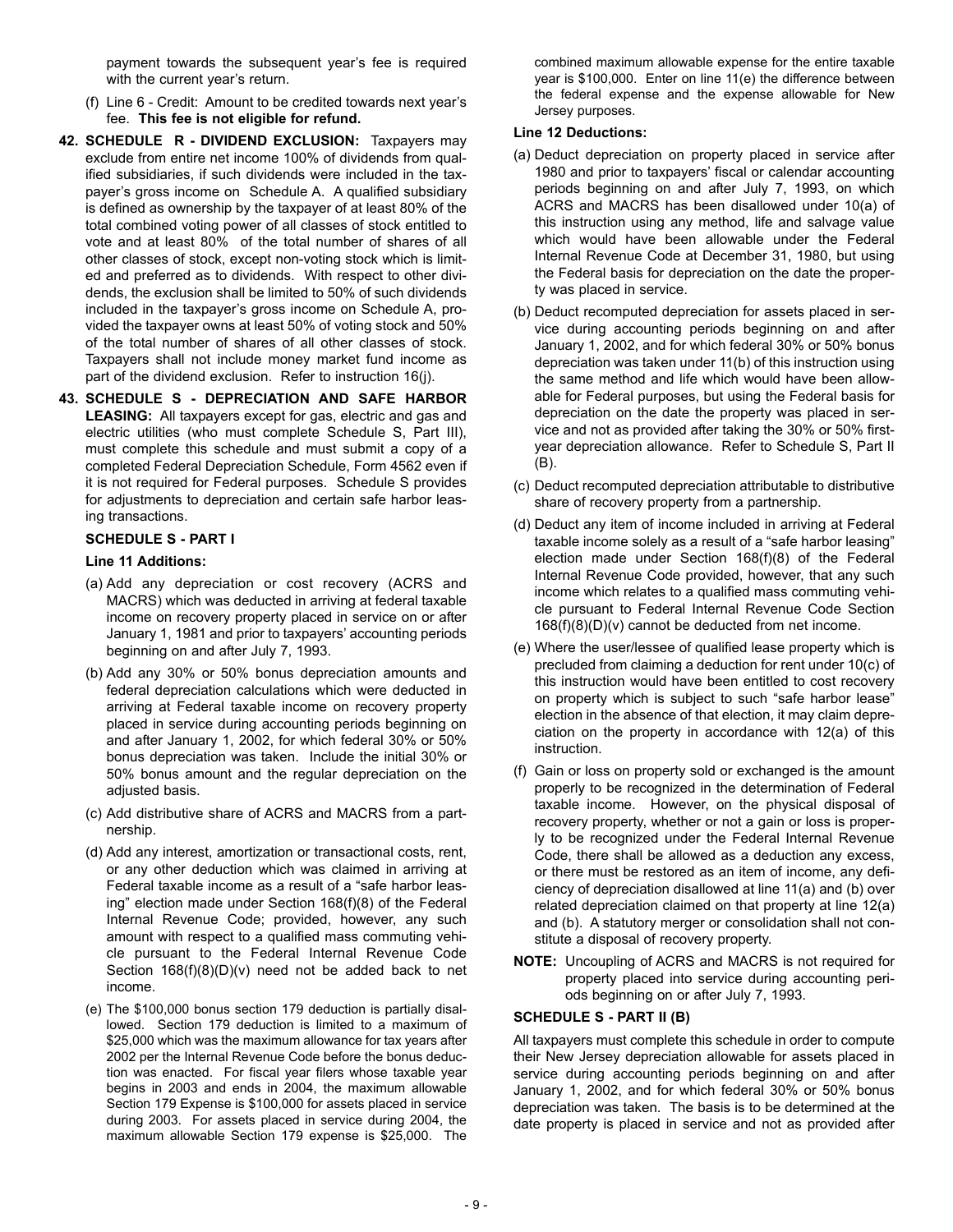taking the 30% or 50% first-year depreciation allowance.

#### **44. TAX CREDITS: (Refer to instruction 19)**

(a) **HMO ASSISTANCE FUND TAX CREDIT - FORM 310**: A member organization may offset against its corporation business tax liability an amount of not more than 10% of any assessment for each of the five privilege periods beginning on or after the third calendar year commencing after the assessment was paid, except that no member organization may offset more than 20% of its corporation business tax liability in any one year.

To claim this credit, the taxpayer must complete Form 310 and attach it to the tax return. To obtain this form and related information, refer to the index on page 14.

(b) **NEW JOBS INVESTMENT TAX CREDIT - FORM 304**: This tax credit is available for investment in new or expanded business facilities that create new jobs in New Jersey. The investment must create at least 5 new jobs (50 for large businesses), and meet the median annual compensation requirement for the current tax year. New investment is not eligible for the credit unless the average value of all real and tangible personal property in this State has increased over the prior year.

The facilities must have been purchased from an unrelated party during or after the taxpayer's accounting period beginning on or after July 7, 1993, the effective date of this legislation. It must be employed by the taxpayer in a taxable activity and must not have been in use during the 90 day period prior to purchase. Investments which qualify for the Manufacturing Equipment and Employment Investment Tax Credit cannot also qualify for this credit.

A new employee means a New Jersey resident, hired to fill a regular, permanent position in this State which did not exist prior to the qualified investment, and would not exist but for the qualified investment. The employee must be unrelated to the taxpayer and must not have been employed by the taxpayer during the six months prior to the date the investment was placed in service or use.

The taxpayer cannot claim a credit for a number of new employees that exceeds either the increase in the taxpayer's average employment for the tax year, or one-half the taxpayer's average employment for the year. Also, individuals counted in determining the New Jobs Factor must not be ones for whom the taxpayer is allowed an Urban Enterprise Zone or Urban Development Project Employees Tax Credit.

A small or mid-sized business taxpayer must also meet the annual payroll and annual gross receipts requirements for the current tax year to qualify.

To claim this credit, the taxpayer must complete Form 304 and attach it to the tax return. To obtain this form and related information, refer to the index on page 14.

(c) **URBAN ENTERPRISE ZONE TAX CREDITS:** A taxpayer that has been designated as a "qualified business" as defined in the New Jersey Urban Enterprise Zones Act, N.J.S.A. 52:27H-60 et seq., may qualify for either an employee tax credit or an investment tax credit. To be eligible, the taxpayer must have been certified as a qualified business by the Urban Enterprise Zones Authority. Certification is renewable annually. The urban enterprise zones are located in Asbury Park, Bayonne City, Bridgeton, Camden, Carteret, East Orange, Elizabeth, Guttenberg, Hillside, Irvington, Jersey City, Kearny, Lakewood, Long Branch, Millville, Mount Holly, Newark,

North Bergen, Orange, Passaic, Paterson, Pemberton Township, Perth Amboy, Phillipsburg, Plainfield, Pleasantville, Roselle Borough, Trenton, Union City, Vineland, West New York, and the Joint Wildwoods. Further information can be obtained from the New Jersey Urban Enterprise Zones Authority, New Jersey Commerce and Economic Growth Commission, PO Box 820, Trenton, New Jersey 08625-0820, phone (609) 292-1912.

The forms required to validate the employee tax credit (Form 300) and the investment tax credit (Form 301) can be obtained by following the instructions on page 13. Specific information on these tax credits can be obtained from the Regulatory Services Branch, PO Box 269, Trenton, NJ 08695-0269, phone (609) 292-5994.

- (1) **Employees Tax Credit Form 300:** This credit is available to a taxpayer that was certified as a qualified business in the preceding tax year as well as the current tax year. Qualifying employees must have been hired after certification and must have worked six consecutive months in the tax year following the tax year in which employment began. To claim the credit, a completed Form 300 must be attached to the tax return.
- (2) **Investment Tax Credit Form 301:** A qualified business which is not entitled to an employee tax credit may be entitled to the investment tax credit. This credit is only available to an employer with less than 50 employees. The investment must be at least \$5,000 if there are 10 or fewer employees, and increases by \$500 for each additional employee. To qualify for the credit, the investment must be approved by the Urban Enterprise Zones Authority. A completed Form 301 must be attached to the tax return to validate the investment tax credit claim.

#### (d) **REDEVELOPMENT AUTHORITY PROJECT TAX CRED-**

- **IT FORM 302:** Any taxpayer that is actively engaged in the conduct of business at a location within a project as defined in N.J.S.A. 55:19-1 et seq., and whose business at that location consists primarily of manufacturing or other business that is not retail sales or warehousing oriented, may be entitled to claim the Redevelopment Authority Project Tax Credit. This credit is allowed in the tax year next following the tax year of qualification. To claim the credit, the taxpayer must complete Form 302 and attach it to the tax return. To obtain this form and related information, refer to the index on page 13. Inquiries regarding the projects should be directed to the New Jersey Redevelopment Authority, PO Box 790, Trenton, New Jersey 08625-0790, phone (609) 292-3739.
- (e) **RECYCLING EQUIPMENT TAX CREDIT FORM 303:** A taxpayer that purchased qualified recycling equipment on or after October 1, 1987 and received a certification for this equipment from the Commissioner of the Department of Environmental Protection may be eligible to claim the Recycling Equipment Tax Credit. The recycling equipment must have been used exclusively within New Jersey, except for vehicles which must have been used primarily within New Jersey.

The legislation governing this tax credit expired on December 31, 1996, however, any unused credits claimed prior to January 1, 1997, can be taken on the current tax return subject to the limitations set forth on Form 303.

To claim this credit, the taxpayer must complete Form 303 and attach it to the tax return. To obtain this form and related information, refer to the index on page 14.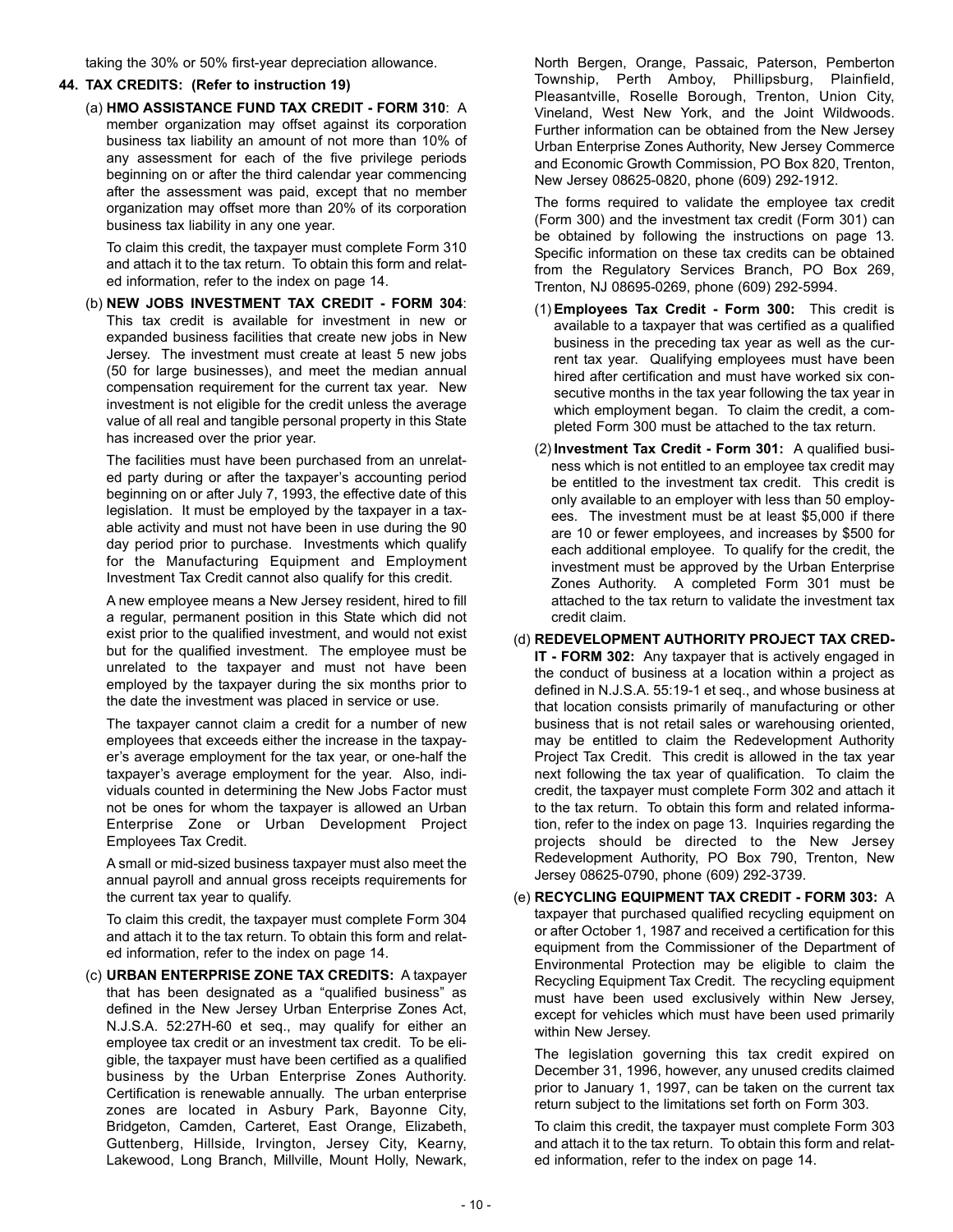(f) **MANUFACTURING EQUIPMENT AND EMPLOYMENT INVESTMENT TAX CREDIT - FORM 305:** Investments in qualified manufacturing equipment made in tax years beginning on or after January 1, 1994, may be eligible for the Manufacturing Equipment and Employment Investment Tax Credit. Such investment has the benefit of allowing a tax credit computation for the tax year in which the investment was made as well as each of the following two tax years. The tax credit computation for the first year is based on the cost of the qualified manufacturing equipment placed in service in New Jersey during that tax year. The computations for the two following tax years are based on the average increase in New Jersey residents employed in New Jersey subject to a limitation based on the cost of the investment made in the first year.

The manufacturing equipment portion is limited to 2% (or 4%, if applicable) of the investment credit base of qualified equipment placed in service in the tax year, up to a maximum allowed credit for the tax year of \$1,000,000. The employment investment portion is valid for each of the two tax years next succeeding the tax year for which the manufacturing equipment credit is allowed, but is limited to 3% of the investment credit base, not to exceed a maximum allowable amount for each of the two tax years of \$1,000 multiplied by the increase in the average number of qualified employees.

To claim this credit, the taxpayer must complete Form 305 and attach it to the tax return. To obtain this form and related information, refer to the index on page 14.

(g) **RESEARCH AND DEVELOPMENT TAX CREDIT - FORM 306:** A taxpayer that has performed qualified research activities in New Jersey may be eligible to claim the Research and Development Tax Credit. A credit for increased research activities is allowed based on qualified expenditures made in taxable years beginning on and after January 1, 1994. It provides a credit of 10% of the excess qualified research expenses over a base amount plus 10% of the basic research payments.

Qualified research is limited to scientific experimentation or engineering activities designed to aid in the development of a new or improved product, process, technique, formula, invention, or computer software programs held for sale, lease, or license, or used by the taxpayer in a trade or business. For in-house research expenses (see Section 41(b)(2) of the Internal Revenue Code), this trade or business requirement will be met if the taxpayer's principal purpose for conducting the research is to use the results of the research in the active conduct of a future trade or business (see Section 41(b)(4) of the Internal Revenue Code).

To claim this credit, the taxpayer must complete Form 306 and attach it to the tax return. To obtain this form and related information, refer to the index on page 14.

(h) **SMART MOVES FOR BUSINESS PROGRAMS TAX CREDIT - FORM 307:** A taxpayer that has registered with the New Jersey Department of Transportation and has an authorized report/plan to provide commuter transportation benefits may claim a tax credit based on the direct expenditures attributed to the plan.

The credit may be taken for expenditures attributed to authorized plans approved after January 1, 1994. Taxpayers subject to more than one tax for which the credit can be applied must prorate the credit amount available

based on the amount that each liability has to the total of the liabilities in the reporting period.

The ride share credit is equal to 10% of the cost of commuter transportation benefits provided during the reporting period. The maximum calculation equals the per employee limit multiplied by the number of participating employees. The per employee limit is adjusted annually in proportion to the consumer price index.

To claim this credit, the taxpayer must complete Form 307 and attach it to the tax return. To obtain this form and related information, refer to the index on page 14.

(i) **SMALL NEW JERSEY-BASED HIGH-TECHNOLOGY BUSINESS INVESTMENT TAX CREDIT - FORM 308:** A taxpayer may claim a tax credit in an amount equal to 10% of the qualified investment made by the taxpayer during the tax year in a small-New Jersey-based high-technology business. The maximum allowable credit for each tax year is \$500,000 for each qualified investment made by the taxpayer. The small high-technology business must employ less than 225 employees, of which 75% must have jobs in New Jersey. The small high-technology business must conduct pilot scale manufacturing or qualified research in New Jersey in the fields of advanced computing, advanced materials, biotechnology, electronic device technology, environmental technology, and medical device technology. P.L. 1997, c. 349 (N.J.S.A. 54:10A-5.24b) expired for privilege periods beginning on and after July 1, 2001.

To claim this credit, the taxpayer must complete Form 308 and attach it to the tax return. To obtain this form and related information, refer to the index on page 14.

(j) **NEIGHBORHOOD REVITALIZATION STATE TAX CRED-IT - FORM 311:** A taxpayer that contributes financial assistance to a nonprofit sponsor may be granted a certificate authorizing a tax credit which may be used to offset their corporation business tax liability. The tax credit may be granted in an amount up to 50% of the approved assistance provided to a nonprofit organization to implement a qualified project that is part of an approved neighborhood preservation and revitalization plan. The credit may not exceed \$500,000 for any taxable year.

To claim this credit, the taxpayer must complete Form 311 and attach it to the tax return. To obtain this form and related information, refer to the index on page 14.

(k) **EFFLUENT EQUIPMENT TAX CREDIT - FORM 312:** A taxpayer that purchases treatment or conveyance equipment for use in treatment of effluent for reuse in an industrial process exclusively within New Jersey may be able to take a tax credit. The credit is equal to 50% of the cost of the treatment equipment or conveyance equipment less the amount of any loan received and excluding the amount of sales and use tax. The amount of credit claimed for the privilege period in which the purchase is made and the amount of credit claimed therefor in each privilege period thereafter shall not exceed 20% of the amount of the total credit allowable. A copy of the determination of environmentally beneficial operation issued by the Department of Environmental Protection along with an affidavit affirming the equipment will only be used in New Jersey must be filed with the tax return.

To claim this credit, the taxpayer must complete Form 312 and attach it to the tax return. To obtain this form and relat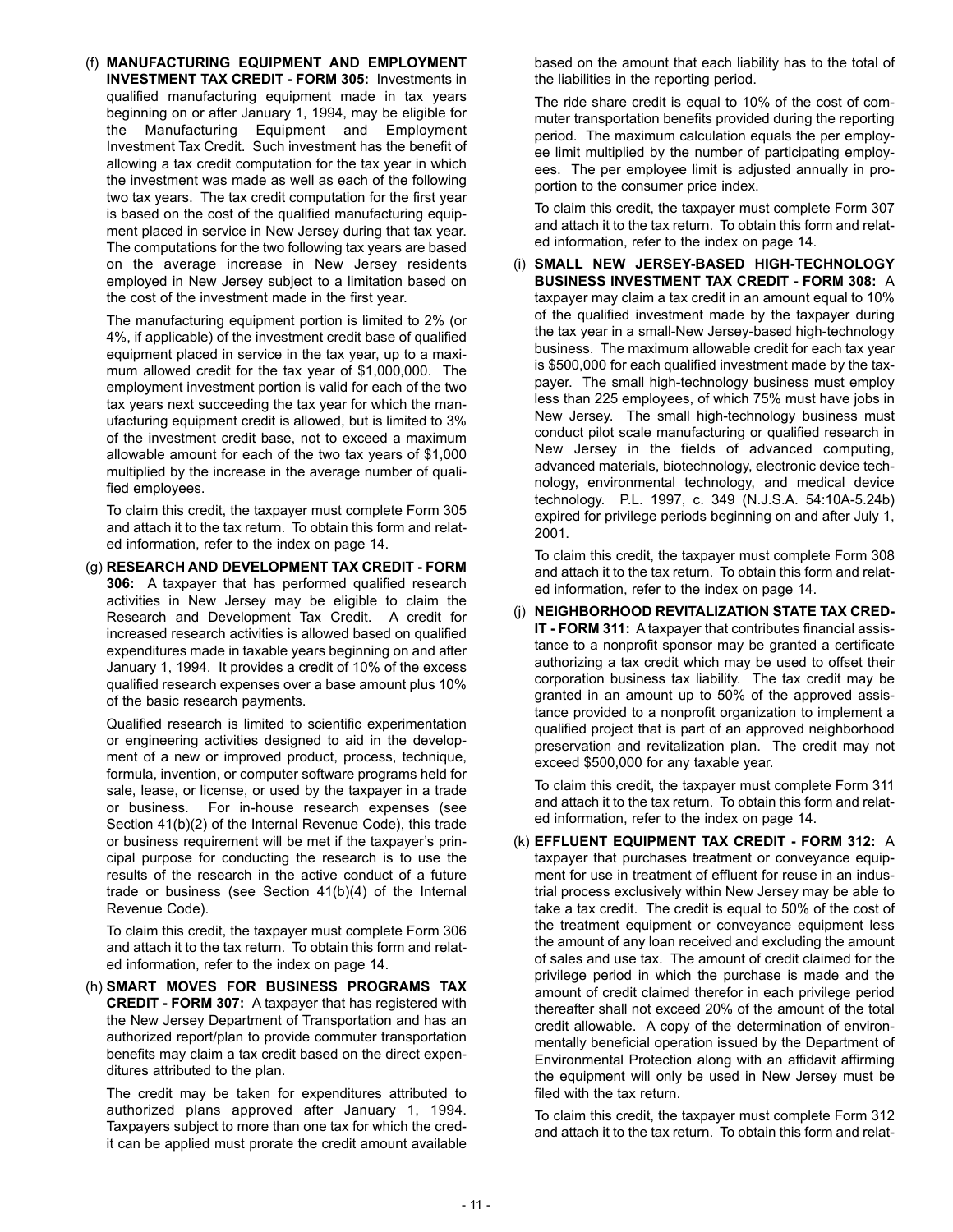ed information, refer to the index on page 14.

(l) **ECONOMIC RECOVERY TAX CREDIT - FORM 313:** A taxpayer that is engaged in the conduct of business within a qualified municipality and who is not receiving a benefit under the "New Jersey Urban Enterprise Zones Act" may claim a tax credit equal to \$2,500 for each new full-time position at that location in credit year one and \$1,250 for each new full-time position at that location in credit year two.

To claim this credit, the taxpayer must complete Form 313 and attach it to the tax return. To obtain this form and related information, refer to the index on page 14.

(m) **REMEDIATION TAX CREDIT - FORM 314:** A taxpayer that received certification from the Department of Environmental Protection may be able to claim a tax credit equal to 100% of the eligible costs of the remediation of a contaminated site in New Jersey. Additional requirements must be met to the satisfaction of the Director of the Division of Taxation and are detailed in P.L. 2003, c. 296.

To claim this credit, the taxpayer must complete Form 314 and attach it to the tax return. To obtain this form and related information, refer to the index on page 14.

(n) **AMA TAX CREDIT - FORM 315**: A taxpayer who in a previous year(s) incurred an Alternative Minimum Assessment (AMA) liability which was in excess of the regular CBT liability may take a credit against its regular CBT liability subject to the following limitations. The credit taken shall not reduce the taxpayer's CBT liability to less than the Alternative Minimum Assessment, nor to below 50% of the regular CBT liability otherwise due, nor to below the minimum tax due (\$500 or \$2,000). In addition, all other credits available to the taxpayer per Schedule A-3 must be used before taking the AMA credit.

To claim the AMA Tax Credit, the taxpayer must complete Form 315 and attach it to the return. To obtain this form, refer to the index on page 14.

- (o) **OTHER TAX CREDITS**: Line 15 on Schedule A-3 provides for any valid tax credit(s) allowable in accordance with the New Jersey Corporation Business Tax Act that were not enacted at the time that this packet was printed. Any tax credit(s) claimed on this line must be documented with a valid New Jersey Corporation Business Tax Credit Form, which is required to be submitted with the tax return. This line should not include the credit for taxes paid to other jurisdictions which should properly be reported on page 1, line 10.
- **45. INSTALLMENT PAYMENTS:** Taxpayers are required to make installment payments of estimated tax. The requirement for making these payments is based on the amount of the total tax liability shown on the most recent return.
	- (a) **If the 2004 Total Tax Liability is greater than \$500,** the taxpayer must make installment payments towards 2005. These payments are to be made on form BFC-150 and are due on or before the 15th day of the 4th, 6th, 9th and 12th months of the tax year. Details for making these payments can be found in the BFC-150 instructions.
	- (b) **If the 2004 Total Tax Liability is \$500,** installment payments may be made as indicated in (a) above **OR** in lieu of making installment payments, the taxpayer may make a payment of 50% of the 2004 total tax liability. For taxpayers who qualify and wish to take advantage of this option,

enter on line 16, 50% of the amount on line 15. This will become part of the payment to be made with the 2004 return and installment payments will not be required. This payment should be claimed as a credit when filing the 2005 return.

- **46. PAYMENTS AND CREDITS:** Credit for the total amount of the payments and credits listed below should be taken on page 1, line 21:
	- (a) Include installment tax payments made with form BFC-150 as well as any payment made on line 16 of the 2003 tax return.
	- (b) Include the payment, if any, that was remitted with the tentative return, form BFC-200-T.
	- (c) Include any overpayment from the preceding tax return which the taxpayer elected to have credited to the current year's tax. Do not include any amount of the overpayment which the taxpayer elected to have refunded.
	- (d) Include any payments remitted electronically through the Electronic Funds Transfer Program.
	- (e) **Line 21(a)**-Include the total payments made by partnerships on behalf of the taxpayer that are reported in Column 7 on Schedule P-1. Submit copies of the K-1's reflecting payments made by each partnership entity.

#### **47. LINE 23 - DELINQUENT FILING AND/OR TAX PAYMENT-COMPUTATION OF PENALTY AND INTEREST:**

**Note:** PC installment payments from the prior year may not be used to offset any current year tax liability and are **NOT** eligible for refund.

**Late Filing Penalty** - 5% per month or fraction thereof on the amount of underpayment not to exceed 25% of that underpayment, except if no return has been filed within 30 days of the date on which the first notice of delinquency in filing the return was sent, the penalty shall accrue at 5% per month or fraction thereof of the **total** tax liability not to exceed 25% of such tax liability. Also, a penalty of \$100 for each month the return is delinquent may be imposed.

**Late Payment Penalty** - 5% of the balance of tax due paid after the due date for filing the return may be imposed.

**Interest** - The annual interest rate is 3% above the average predominant prime rate. Interest is imposed each month or fraction thereof on the unpaid balance of tax from the original due date to the date of payment. At the end of each calendar year, any tax, penalties and interest remaining due will become part of the balance on which interest will be charged. The interest rates assessed by the Division of Taxation are published in the quarterly issues of the *New Jersey State Tax News*. See "Tax Forms and Information" on page 14 for information on obtaining copies of the newsletter.

**NOTE**: The average predominant prime rate is the rate as determined by the Board of Governors of the Federal Reserve System, quoted by commercial banks to large businesses on December 1st of the calendar year immediately preceding the calendar year in which payment was due or as redetermined by the Director in accordance with N.J.S.A. 54:48-2.

**Civil Fraud -** If any part of an assessment is due to civil fraud, there shall be added to the tax an amount equal to 50% of the assessment in accordance with N.J.S.A. 54:49-9.1.

**UNDERPAYMENT OF ESTIMATED TAX:** Taxpayers must use either Form CBT-160-A or CBT-160-B to determine whether an underpayment exists in any of the installment pay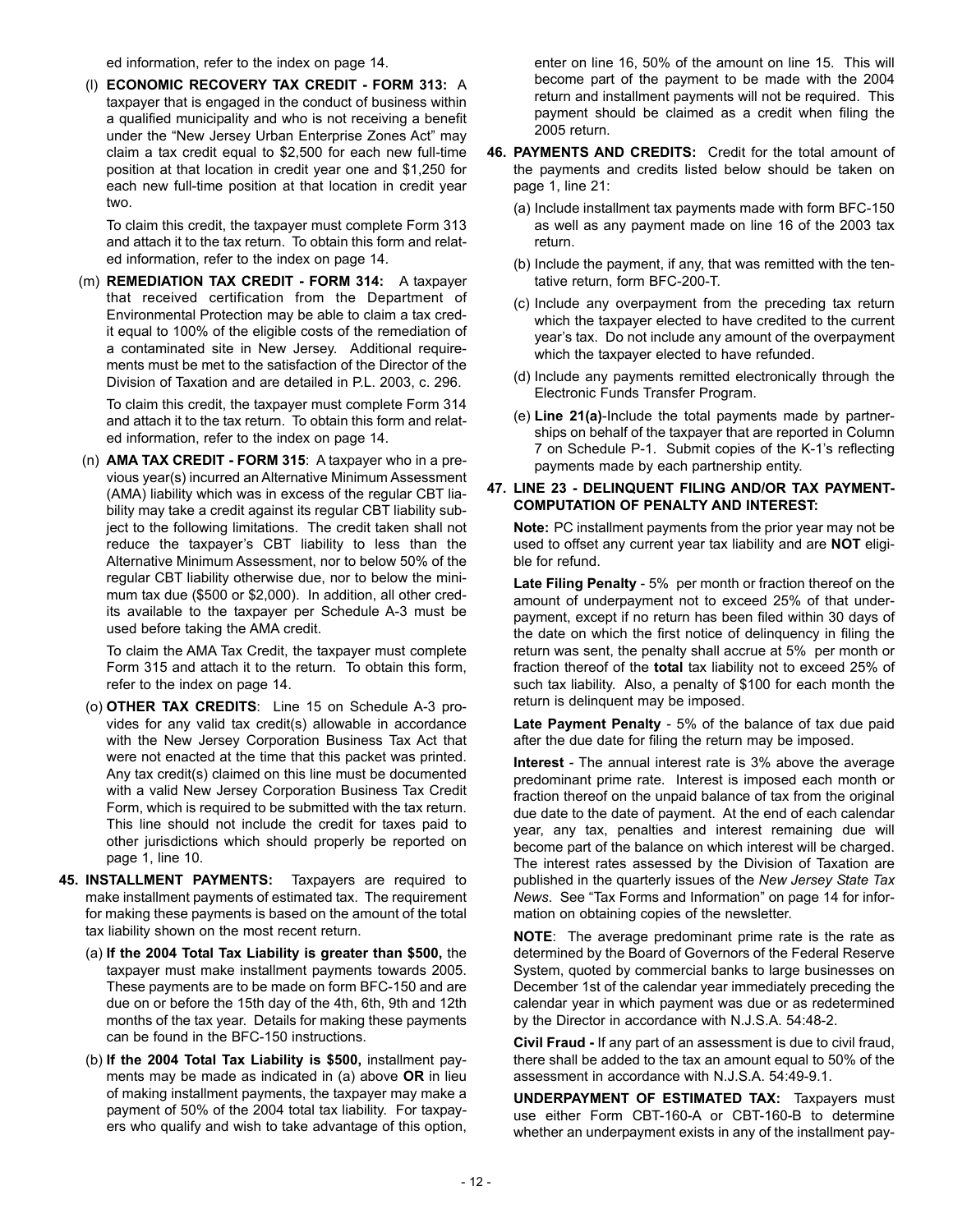ment periods and if the corporation is subject to an interest charge on such underpayment, the amount of interest. If the taxpayer qualifies for any of the exceptions to the imposition of interest for any of the installment payments, Part II must be completed and should be filed with the taxpayer's return, form BFC-1, as evidence of such exception. The BFC-160 must be attached to the return and any interest due entered on line 23, Page 1 of the form BFC-1.

**48. REFERRAL COST RECOVERY FEE:** In accordance with N.J.S.A. 54:49-12.3, a Referral Cost Recovery Fee of 10% of any tax, penalty and interest due will be added to your liability if the matter is assigned to an outside collection agency. For delinquent periods, if that period is assigned to an outside collection agency, a Referral Cost Recovery Fee will be assessed prior to the filing of a Certificate of Debt.

**49. AMENDED RETURNS:** To amend BFC-1 returns, use the BFC-1 form for the appropriate tax year and write "AMENDED RETURN" clearly on the front page of the form. Mail to: State of New Jersey, Division of Taxation, Special Audit Group, PO Box 271, Trenton, NJ 08695-0271.